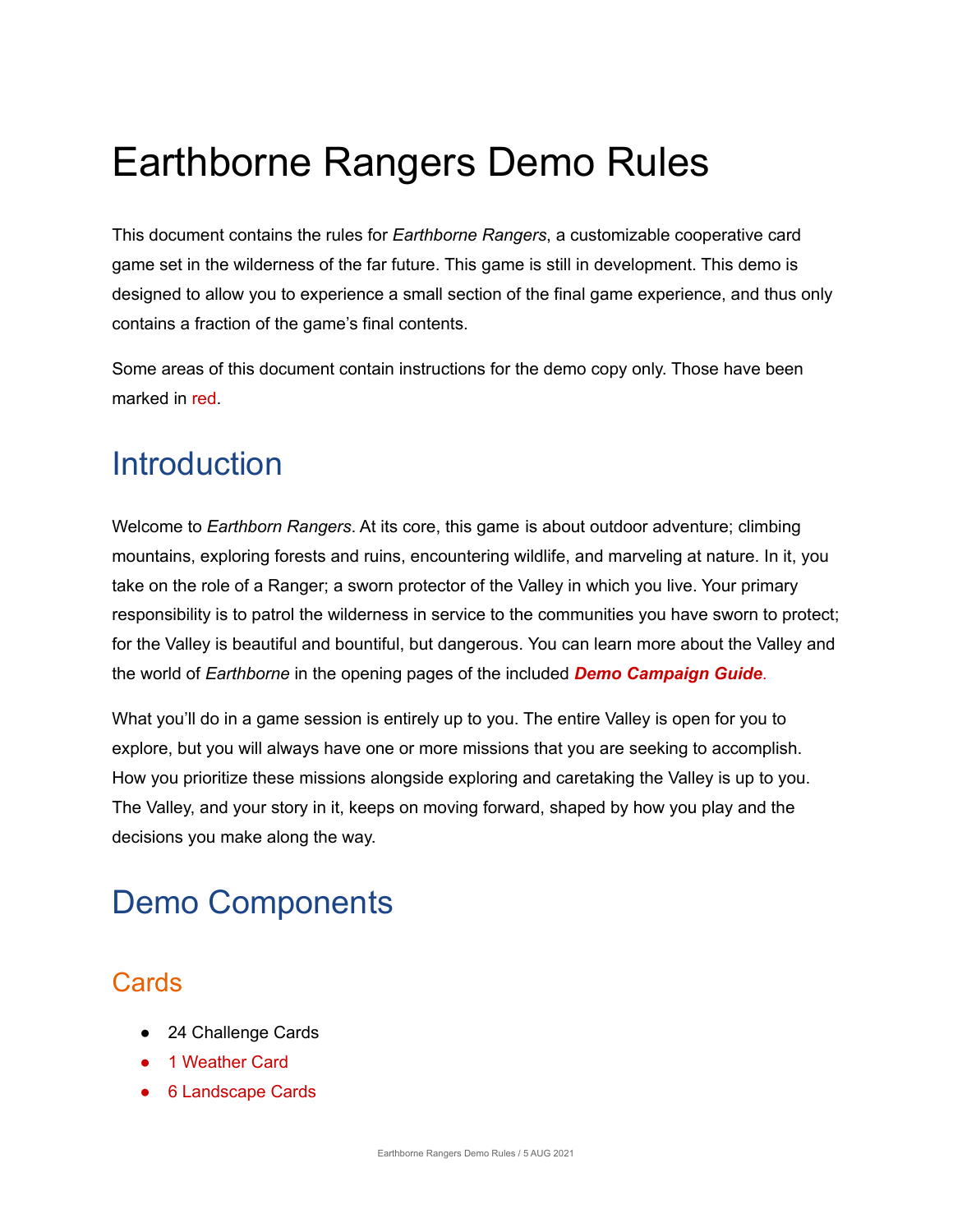- 2 Mission Cards
- 9 Reward Ranger Cards
- 2 Wound Ranger Cards
- Premade Explorer
	- 30-card Ranger Deck
	- 1 Aspect Card
	- 1 Role Card
	- 1 Universal Actions Reference Card
- **Premade Artificer** 
	- 30-card Ranger Deck
	- 1 Aspect Card
	- 1 Role Card
	- 1 Universal Actions Reference Card
- Path Cards
	- 12 Forest Path Cards
	- 12 Mountain Path Cards
	- 12 Waterside Path Cards
	- 16 Landmark Path Cards

### Counters and Tokens

- Energy Tokens (~5 per player of each energy type): Awareness, Fitness, Focus, Spirit
- Harm Counters  $($  ~10 or ~5 dice)
- Progress Counters  $($  ~10 per player or  $\sim$ 6 dice)
- General Use Tokens  $($   $~12$  per player or  $~14$  dice per player)
- Ranger Tokens (1 per player; these tokens must be unique to each player)

## PDFs

- These Demo Rules
- Demo Campaign Guide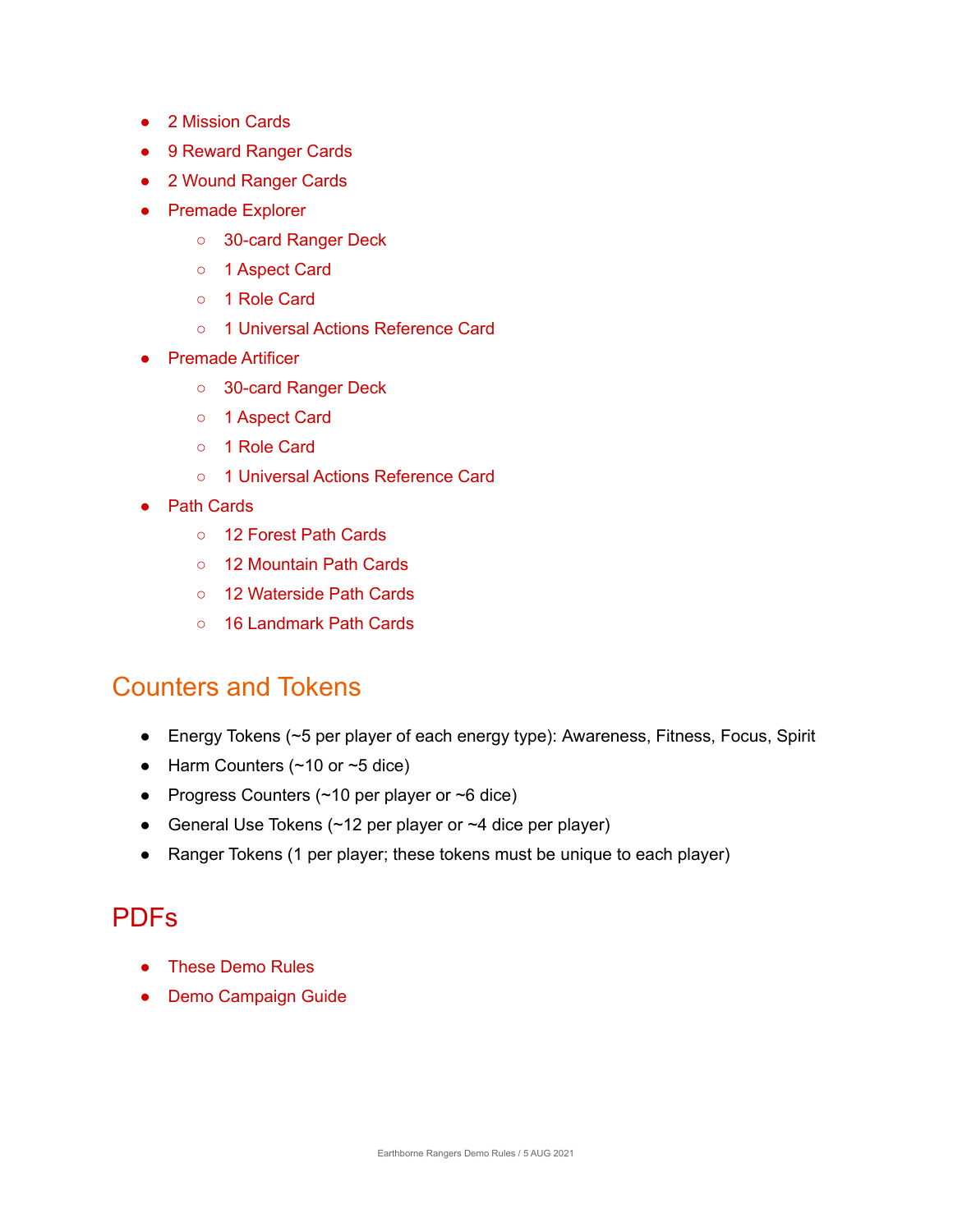# Basic Concepts

To start, this section covers a number of foundational concepts to the game. Some rules concepts are given a brief introduction here, but explained more in-depth later in the rulebook.

## Rangers

Each of you plays as a Ranger. At the start of a new campaign you create your own custom Ranger character. Your Ranger is represented by three elements: their aspects, role, and ranger deck.

#### **Aspects**

A Ranger's aspects are four numbers that represent where their strengths lie:

- **Awareness (AWA):** Your Ranger's senses and skills of observation. Awareness is a measure of how well they process the world around them.
- **Fitness (FIT):** Your Ranger's ability to perform feats of physical strength, agility and endurance. Fitness is a measure of how well they respond to physical demands.
- **Focus (FOC):** Your Ranger's sustained concentration and ability to recall learned and accumulated knowledge. Focus is a measure of how well they can stay on task.
- **• Spirit (SPI):** Your Ranger's inner strength and sense of self. Spirit is a measure of how well your Ranger knows themself.

Each aspect has an associated type of energy token that you receive each round based on your score in that aspect. You spend this energy to play cards and perform the tests you use to interact with the Valley.

#### Role

Your role represents what you specialize in and what function you serve in your group of Rangers. Your role gives you a card that starts every game in play and gives you a consistent ability.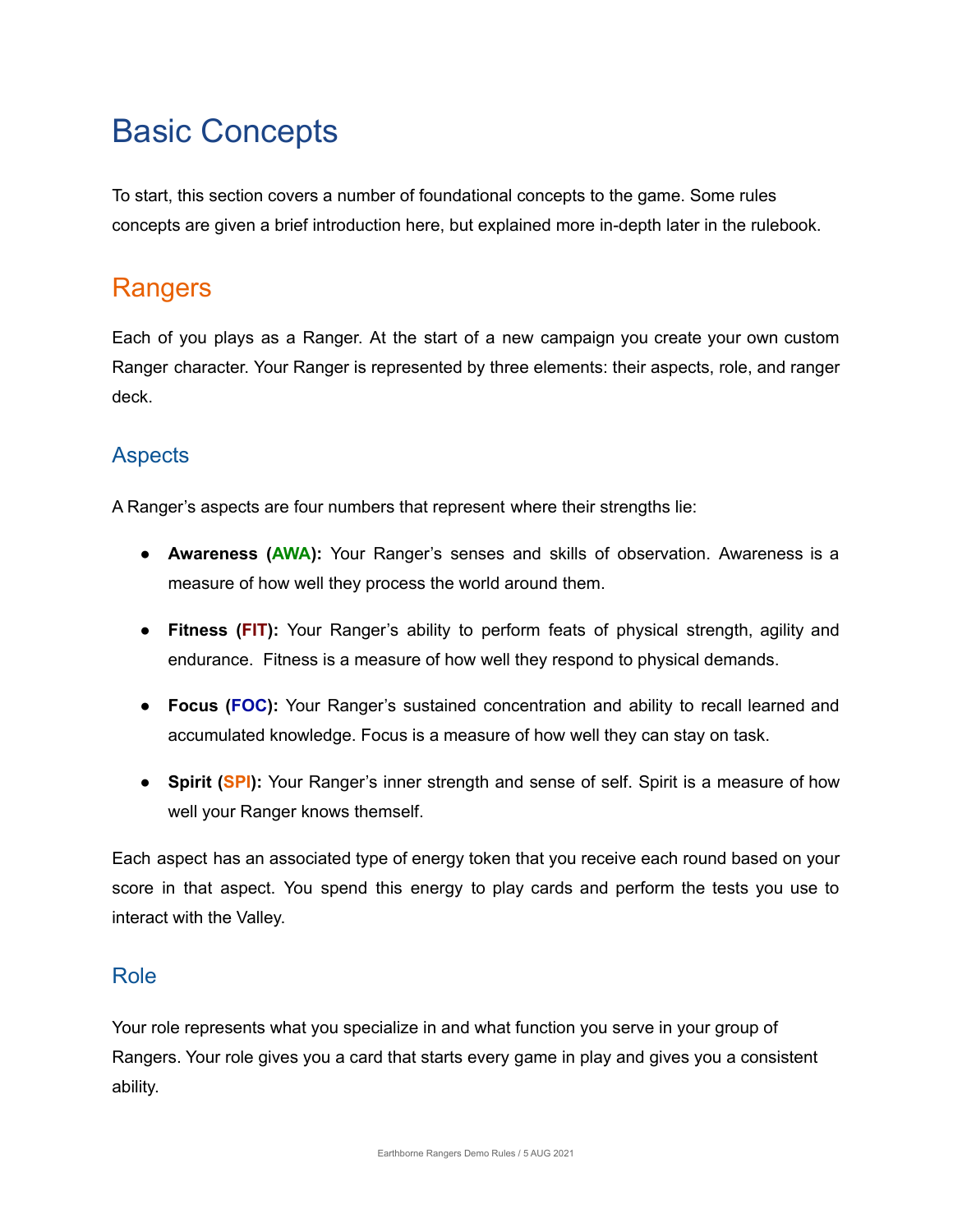#### Ranger Deck

When you build your Ranger, you build a deck of thirty (30) cards that represents everything your Ranger is capable of: your skills, your gear, and even allies you can call on in times of need. During play, how many cards remain in your deck also represents how much stamina you have to keep going for the day. When your deck runs out, you will have to camp for the night.

#### Sidebar - The Golden Rule

Like many card games that have come before it, *Earthborne Rangers* follows the "Golden Rule." That is, this rules document contains all of the basic rules and procedures for the game. These rules, however, were designed to be bent, and even broken, by the text on the cards. If ever a rule on a card contradicts a rule found in this document, the rule on the card takes precedence.

## The Valley

The Valley is an open world for your group of Rangers to explore. On page @@ of the campaign guide, you can find a map of the Valley. This map is broken up into a number of different landscapes you can visit with paths connecting them together.

Each time you sit down to play Earthborne Rangers, you will start at one of these landscapes, represented by a landscape card and a deck of path cards. The landscape card determines any special rules for that area, and the path deck is customized to the terrain and unique landmarks of each area. Through play, you will be able to choose to progress your current landscape to travel to a new one or to explore your current location, drawing path cards and discovering the creatures, people, and landmarks unique to that location.

#### The Play Area

The play area is broken up into several zones:

#### Player Areas

Each player has a player area in front of them that contains all of the cards specific to their Ranger: their role card, gear, and reference cards.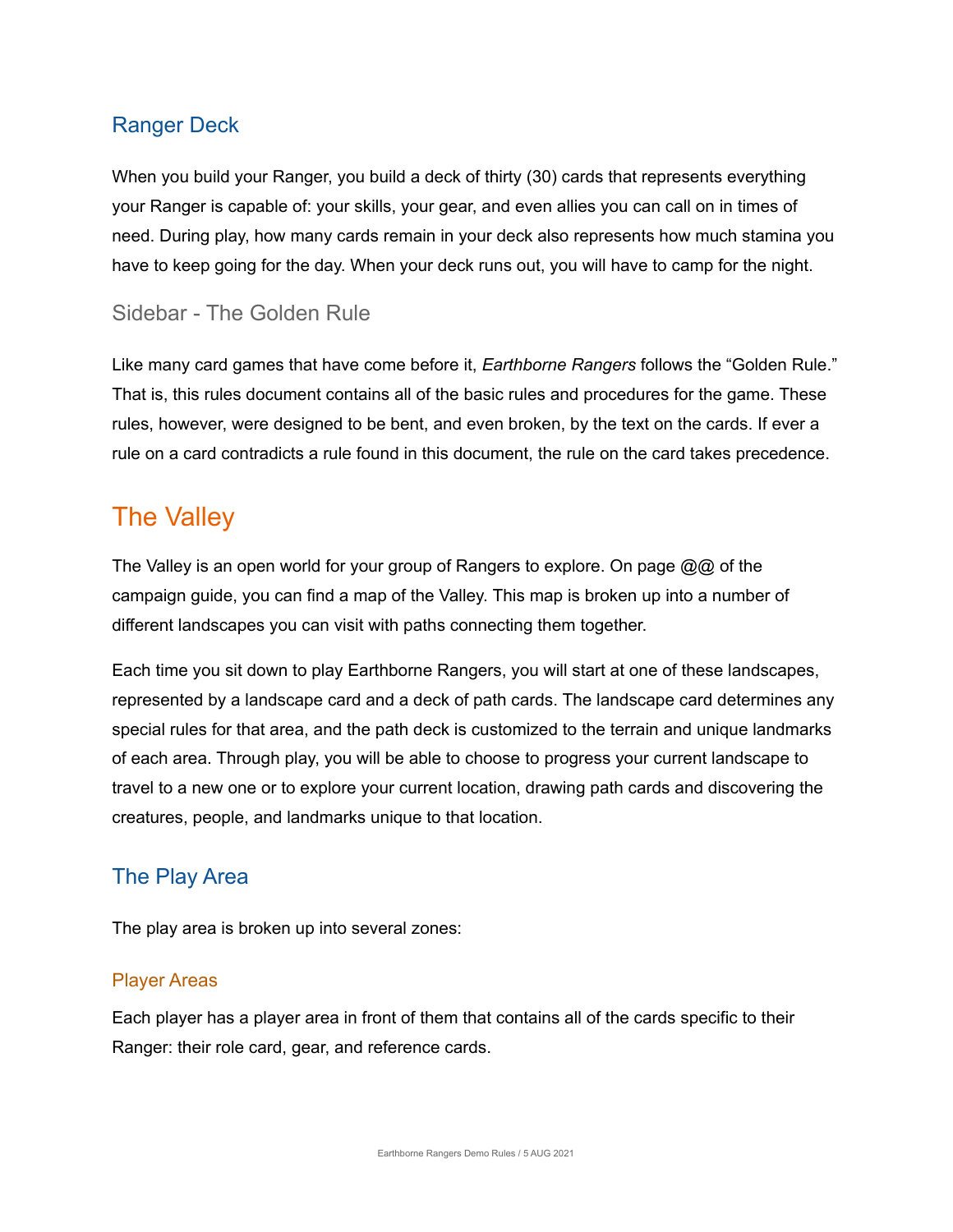#### Along the Way and Within Reach

When path cards are drawn, they are either placed **along the way** or **within reach** of a specific Ranger. 'Along the way' is a common zone accessible to all Rangers at the center of the table.

There is a separate 'within reach' zone for each player in the game. This zone represents cards that are in that Ranger's immediate vicinity.

#### The Surroundings

The surroundings is the final zone, more distant from the Rangers than the other zones. The surroundings contain the landscape card. They also contain any cards representing the current weather and cards representing the Ranger's current missions they are trying to accomplish.

#### Interacting with the Valley

As you play the game, your Ranger will interact with the people, places, animals, plants, and strange beings of the Valley, and they will interact back. Beyond playing cards from your hand, the main way you interact with the Valley is by performing **actions**, and each action has a chance of success for failure. How much energy you commit and what cards you bring to bear from your deck will affect your chances.

Each time you perform actions, the ecosystem of the Valley will react. Most cards in the game have **challenge effects** that might be triggered. These represent the different effects of the ecology of the wilderness around you - predators might hunt prey, prey might eat the local flora, or the weather might shift and change around you. The Valley is alive, and you are just one part of it!

# Creating Your Ranger

This demo provides two premade Rangers: an artificer and an explorer. For the demo, use these Rangers instead of creating your own.

To start a campaign of *Earthborn Rangers*, you each build your own custom Ranger character. You'll bring all the cards you need together in a way that tells the story of who your Ranger is, how they spent their formative years, and what specialized training they've received before they completed the trials, rites and ceremonies that welcomed them into the service of the Rangers.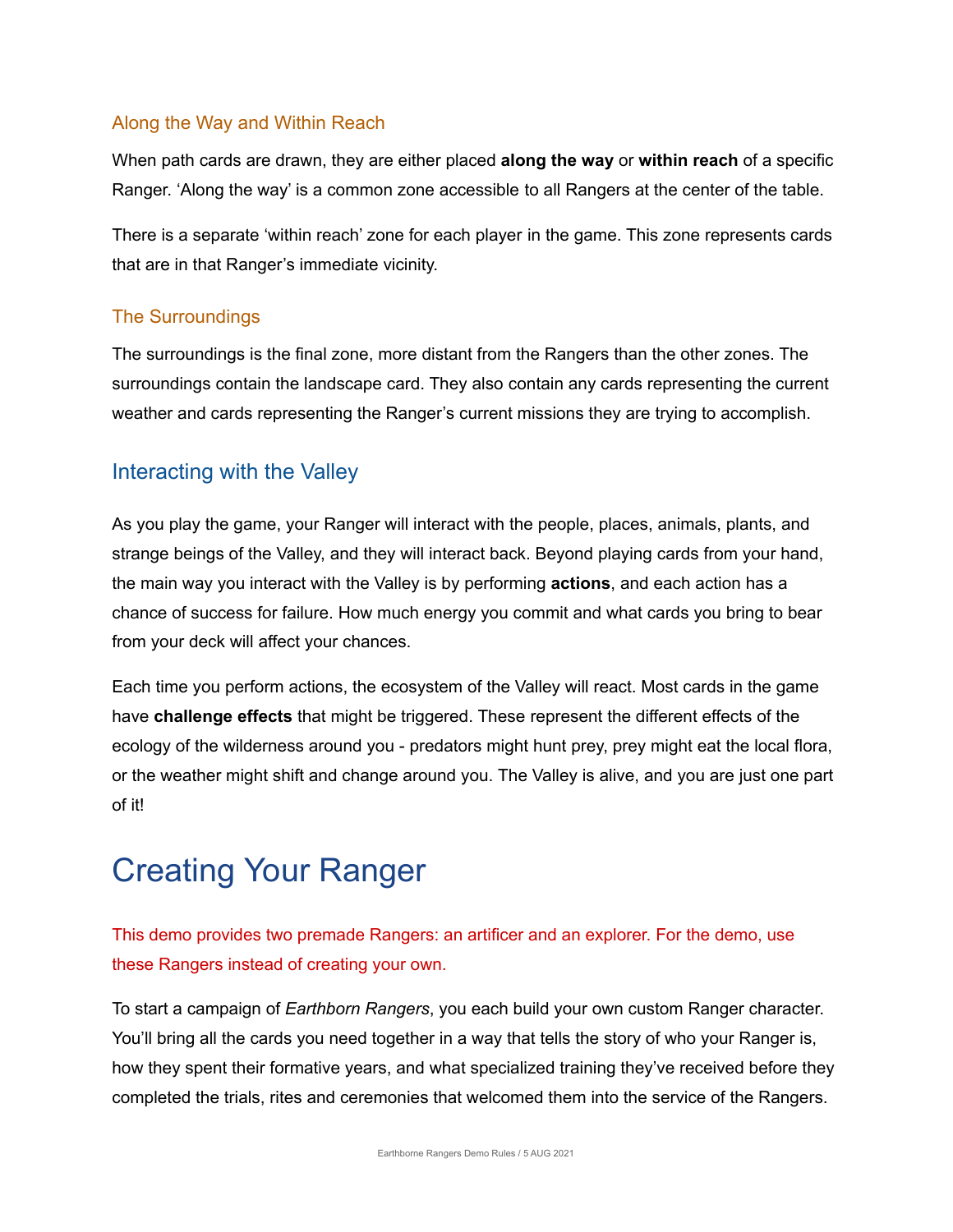There are four categories of Ranger cards: Personality, Background, Specialty, and Reward. You can set all reward cards aside for now. Those are granted throughout the campaign and not used in Ranger creation. Both backgrounds and specialities are broken into different sets based on the specific backgrounds you can choose from. To make Ranger creation easiest, we recommend placing each of these sets in their own pile to keep them organized.

Once you become familiar with the deck customization options in Earthborne Rangers, you can build your deck in any order you like, but for your first time, we recommend performing the following steps in order:

## Choose Your Aspect Values

All four of your aspect values are listed on one card. There are a total of 12 different aspect cards to choose from, each of which features a different spread of values across the four aspects ranging from 3 to 1. On each aspect card there is a high stat (3), and a low stat (1). Choose one of these cards for your Ranger.

Determining your high and low stat will define the types of tests that your Ranger is inherently good at performing, it will also determine which cards you are able to take later in this process.

Each Ranger card has an aspect requirement on the bar at the lower left-hand side of the card. If your corresponding aspect is not equal to or higher than that requirement you cannot choose that card. (Cards marked "BASIC" have no aspect requirement.)

## Choose Your Background

Your Ranger's background cards represent their experience from early life and young adulthood. Choose one of the four background sets:

- **Artisan:** In your early life you worked on a specialized craft in one of the Valley's villages. You are adept in the use of tools, and you know how to work with your hands. Artisan cards key off of and support your equipped gear and the gear of other Rangers.
- **Forager:** In your early life you gained tremendous knowledge of the plants of the Valley. You know how to identify the flora of the wilderness - which are medicinal, which are edible, and which are dangerous. Forager cards key off of cards with the "flora" trait.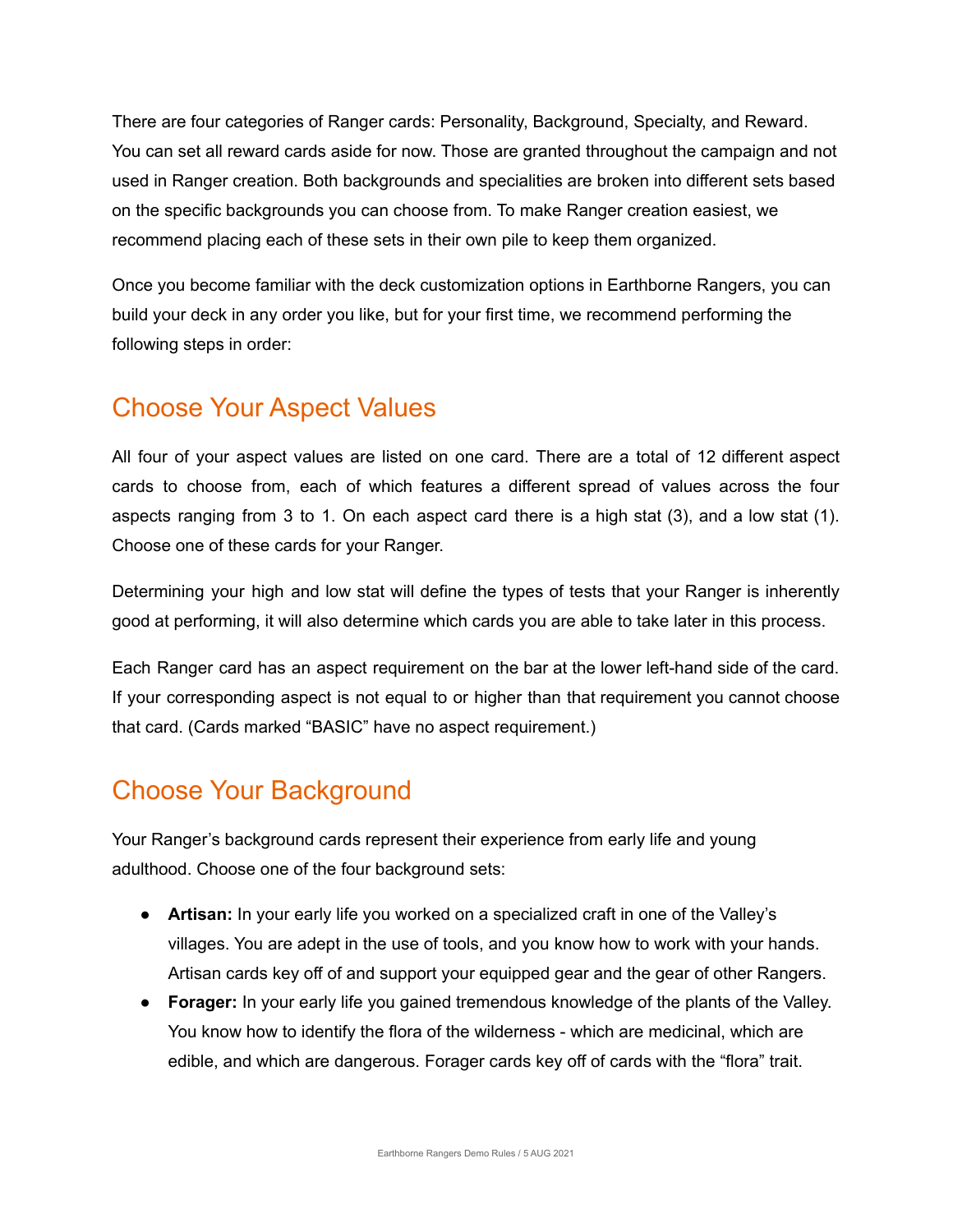Forager cards also allow you to spend progress placed on features as a resource, supporting the other cards in your deck.

- **Shepherd:** In your early life you tended a flock of ironwool sheep in the rolling meadows of the soutwestern Valley. You have a natural affinity for animals both tame and wild. Shepherd cards key off of beings from the path deck and can help you interact with and pacify potentially dangerous beings in non-violent ways.
- **Traveler:** Your early life was spent walking the footpaths of the Valley from village to village, or even journeying outside of it. As such, you feel most at home when you're on the move. Traveler cards center around soothing fatigue and returning cards from your discard pile to your Ranger deck. Traveler cards are great for supporting decks that feature a lot of moment cards.

The core set background sets contain 9 unique cards each. Select 5 of those cards from your chosen background and add 2 copies of each of the chosen cards to your ranger deck.

## Choose Your Specialty

Your Ranger's specialization represents the training and experience of your Ranger's adulthood and the role they play as a part of the Ranger organization. Choose one of the four speciality sets:

- **Artificer:** Part engineer, part visionary artist, a master craftsperson dedicated to the pursuit of knowledge. You are a student of both the technology of the past and the innovations of the current age. Cards in the Artificer set are mostly gear and attachments.
- **Constable:** Even before you joined the Rangers, you were dedicated to helping the communities of the Valley, aiding anyone in need in matters great and small. You are a natural mediator and protector. Constable cards specialize in connecting with the villagers, protecting them from predators, and navigating the habited areas of the Valley.
- **Explorer:** The people of the Valley are natural explorers, but you have an affinity and aptitude for exploration that has made you an expert of the wilds. The Valley cannot keep secrets from you for long. You are a natural at charting new paths and overcoming any obstacle set before you. Explorer cards center around putting progress on features and landscapes. They also allow for more efficient movement along the paths of the Valley map.
- **Shaper:** Many years ago, you walked the perilous stair to the monastery at the top of Blind Peak where through decades of study and practice in the Floating Tower, you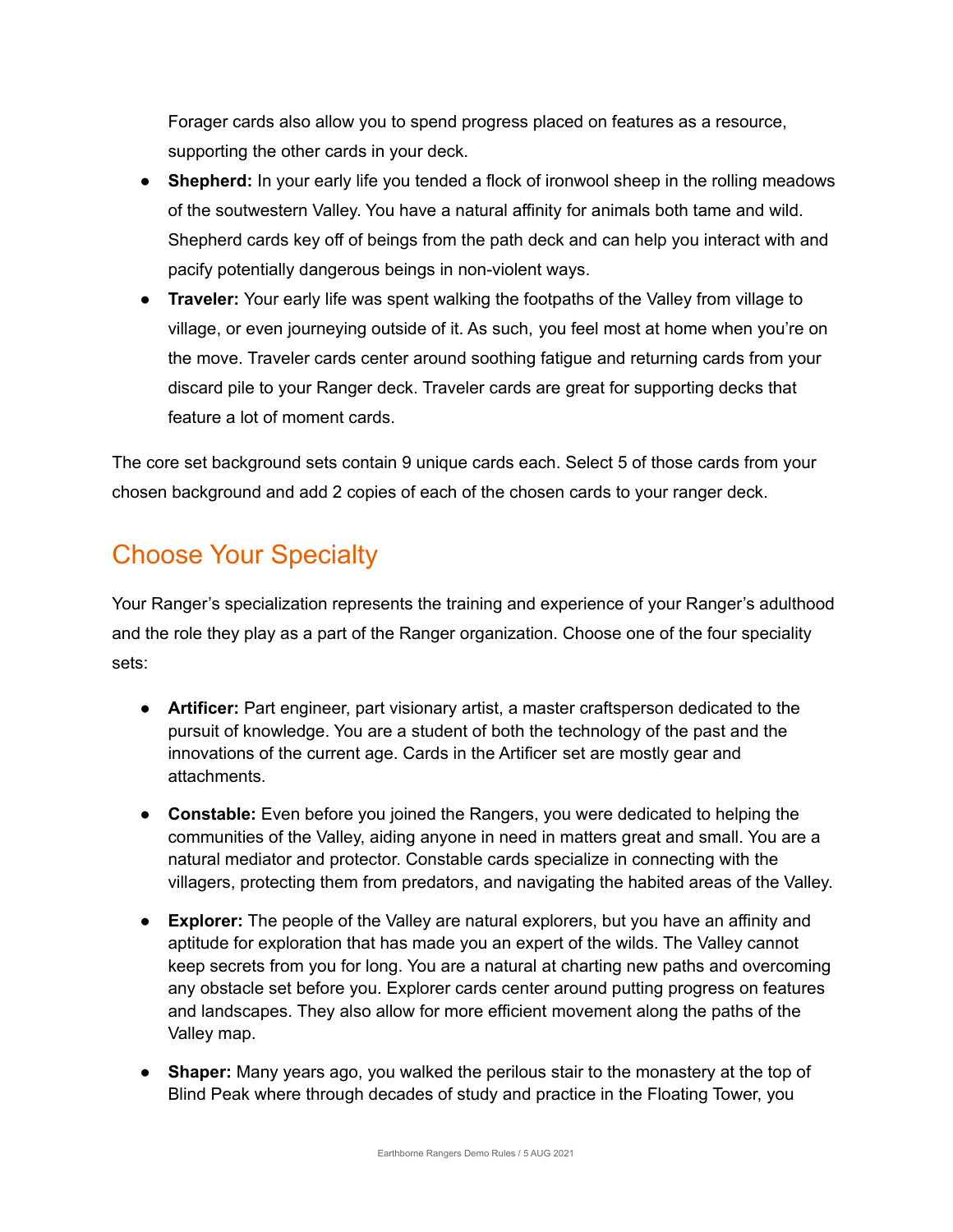learned to focus your intent and alter reality through the use of a conduit, a wonder of advanced technology, inoperable by any but the most disciplined and self-aware. Shaper cards require you to include a special piece of gear called a "conduit" in your deck. They make use of powerful abilities that can manipulate parts of the game systems that are usually inaccessible to other ranger cards.

The core set background sets contain 14 unique cards each. Select 5 cards from your chosen specialty and add 2 copies of each of the chosen cards to your ranger deck.

Additionally, each speciality includes 2 role cards. Select one of those roles for your Ranger.

## Determine Your Personality

Personality cards represent the type of person your Ranger is, and how they engage with the world around them.

Select 4 unique cards from the personality set: choose one personality card from each of the four different aspects (Awareness, Fitness, Focus, and Spirit) and add 2 copies of each chosen card to your ranger deck.

## Choose Your Outside Interest

The last step to creating your Ranger is to select your outside interest card, a card that represents your hobbies and passions outside of your day-to-day life. This is a single card chosen from *any* speciality or background set. The only restriction to this choice is that you may not select a card that has the *Expert* trait. Add 2 copies of this card to your ranger deck.

The first time you create a Ranger, this choice can be a daunting one, as nearly the entire card pool is at your disposal. If you're ready to start playing, however, please see the list of suggestions below:

● @@

Once you're done with this step, you'll have a total of 30 cards in your deck (15 unique cards, two copies of each), plus your role and aspect card. Your Ranger is now ready to set off into the Valley!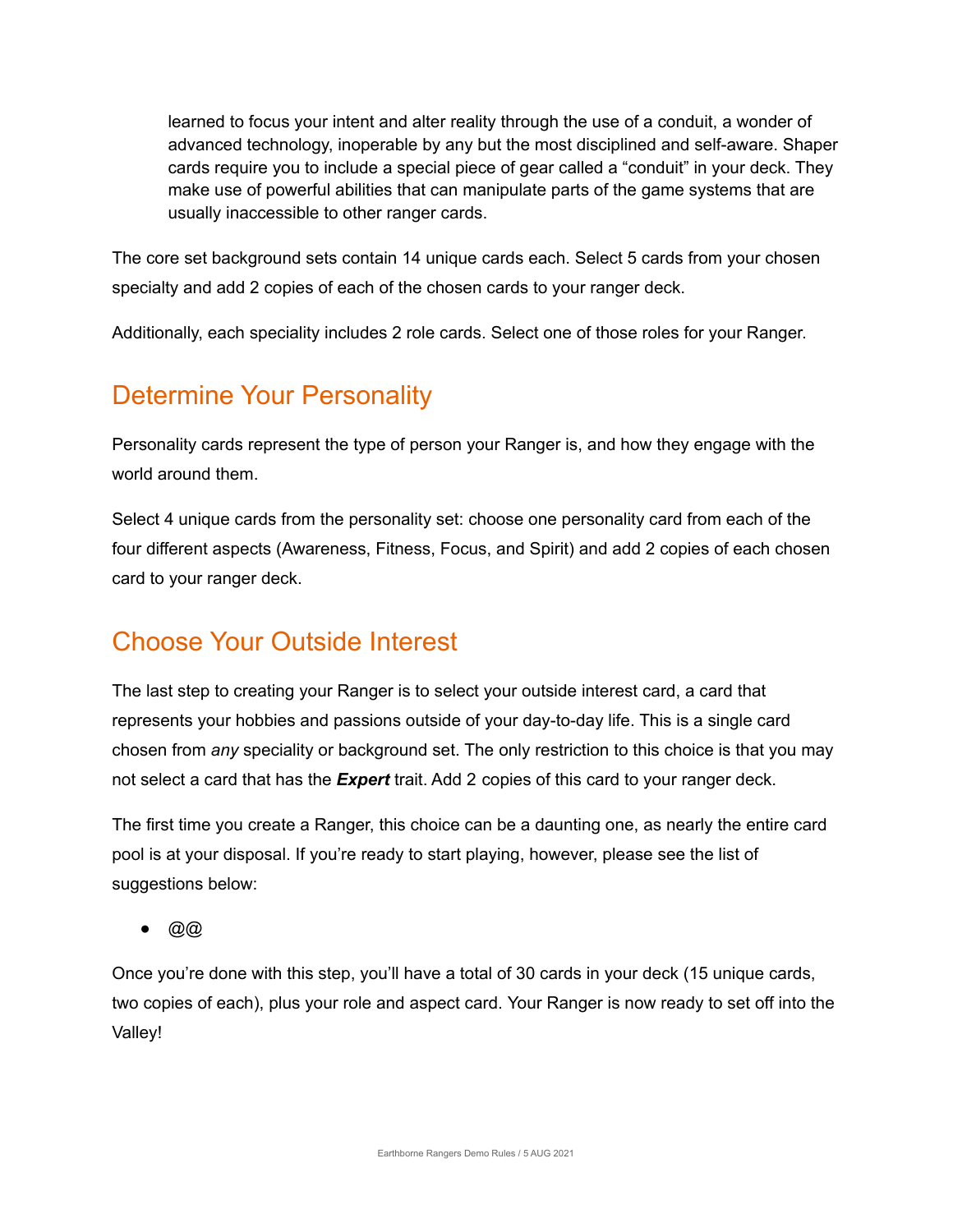# Game Setup

To set up the game, perform the following steps in order. For the demo, perform steps 1 - 4, then open the campaign guide and read entry 001. It will walk you through the remainder of setup.

- **1. Setup player areas:** Place your aspect card, role card, and universal action reference card in your player area. Shuffle your ranger deck and place it to the right of your player area.
- **2. Draw starting hand:** Draw 6 cards from your deck.
- **3. Elect the lead Ranger:** Together, choose a Ranger to be the lead Ranger. The lead Ranger always draws the first path card at the end of the refresh phase. There are also card effects that will occasionally call for action to be taken by the lead Ranger.
- 4. **Shuffle the challenge deck:** Shuffle the challenge deck and place it above the surroundings.
- **5. Set up the starting landscape:** Find the landscape card for the landscape in which you ended the previous day and place it in the surroundings. Set aside the other landscapes, either in a stack to the side or under the starting landscape.
- **6. Set up the weather card:** Find the weather card (or cards) noted next to the current day on your campaign tracking sheet and place it in the surroundings to the left of the landscape with the 'starting' side faceup.

Note: You can choose alternate weather cards to increase or decrease the difficulty. See 'Weather' on page @@.

- **7. Set up mission cards:** Find the corresponding cards for any uncompleted missions on your campaign tracking sheet and place them into the surroundings to the right of the landscape.
- **8. Build and shuffle the path:** Build the path deck for your starting landscape by combining all the path cards of a terrain type of your choice from among those on paths leading to your current landscape with any landmark cards for the current landscape. Shuffle those cards together and place them above the surroundings.
	- **Landmarks:** Any landscape marked with an underline on the map will have a number of landmark cards labeled with that landscape's name.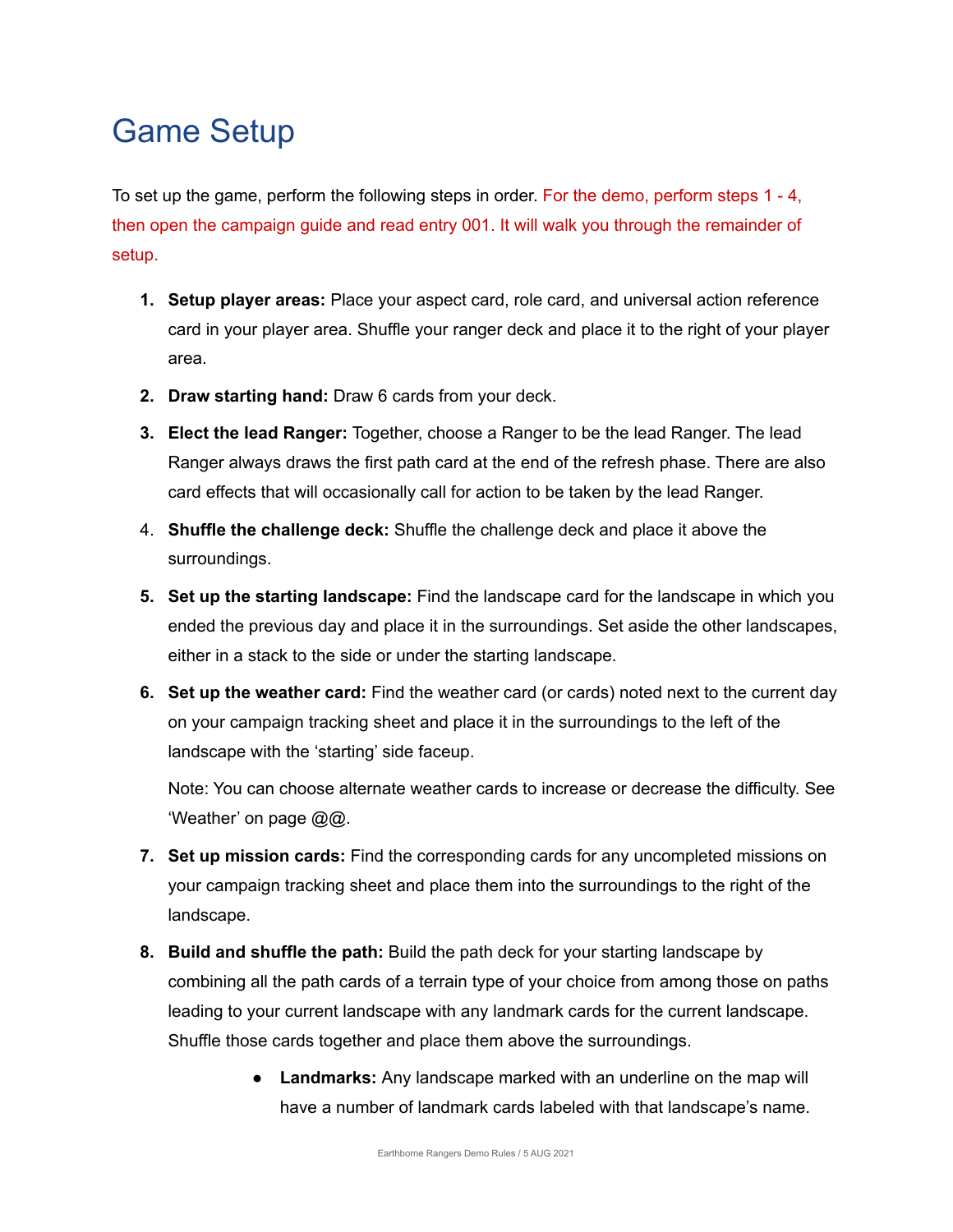Add each of those to the path deck. If instead the landscape has no underline, shuffle all landmarks labeled 'The Valley' and draw 3 to add to the path deck.

- 9. **Resolve arrival setup:** Perform all instructions on the back of the current landscape card. Starting with the lead Ranger, perform the first instruction on the card, then a different Ranger performs the next instruction. Continue this until each instruction has been performed once. Then read the campaign entry marked on the front of the location card.
- 10. **Place any counters or tokens as dictated by the cards in play.**

# Playing the Game

*Earthborne Rangers* is played in rounds. There is no limit to the number of rounds in a game. Each round is divided into four steps:

- Draw Path Cards
- Ranger Turns
- Travel
- Refresh

## Draw Path Cards

Each round, the Rangers push deeper into their current landscape, discovering new beings and features in the Valley around them.

Starting with the lead Ranger, draw one path card per Ranger. Resolve any effects labeled "**Enters Play:**" on the cards you draw. Fully resolve the effects of each card before drawing and resolving the next. If the card is marked with a journal entry number underneath its name, read that journal entry at this time.

Each path card is marked with an arrow to the right of its name that indicates where it is placed in play. Cards with an upward-pointing arrow are placed along the way. Cards with a downward-pointing arrow are placed within reach of the Ranger who drew them.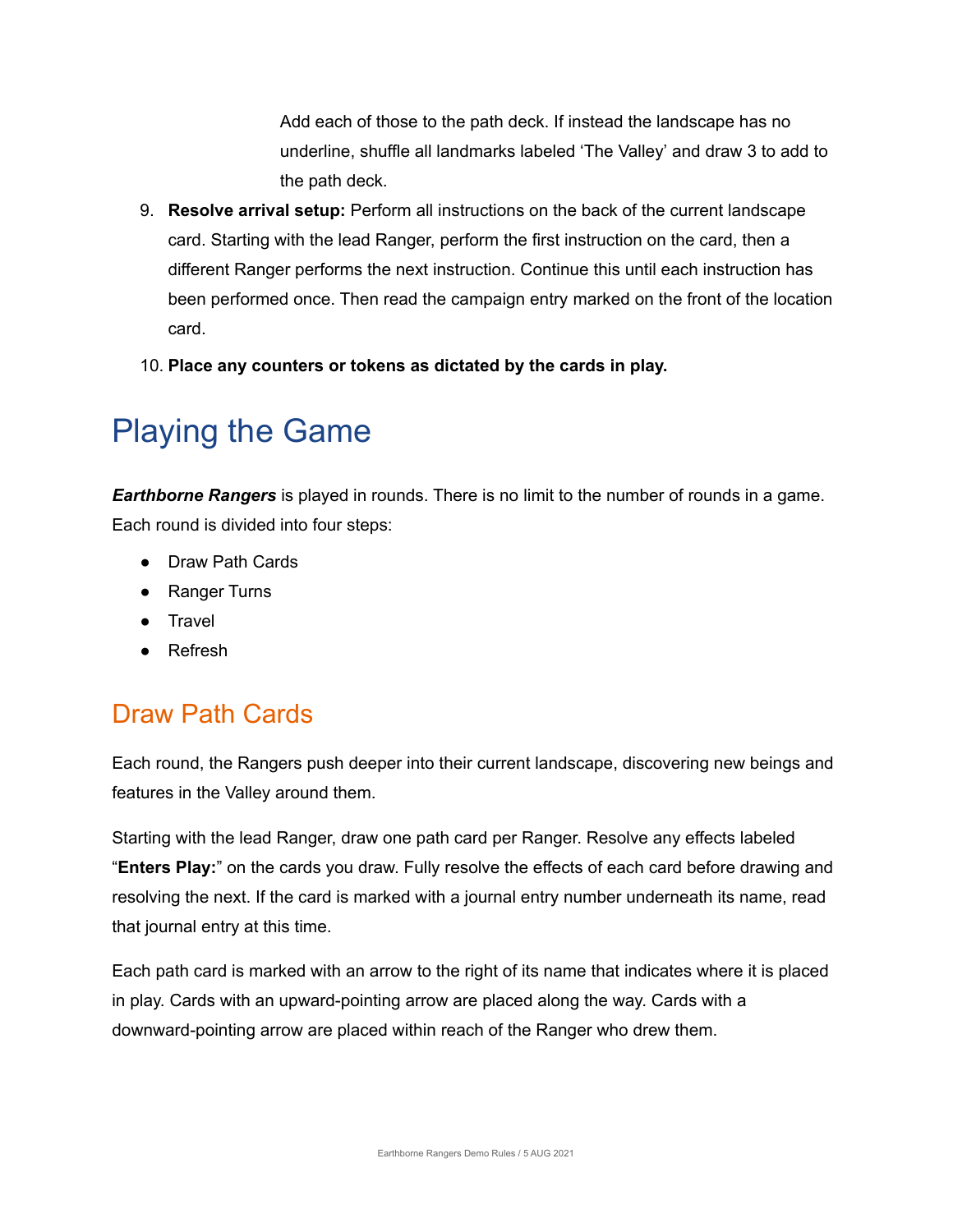# Ranger Turns

Ranger turns are the bulk of the game. This is where you'll be equipping your gear, interacting with the Valley, and using your abilities to accomplish your goals for the day.

During this step, each Ranger takes separate turns. There is no limit to the number of turns a Ranger can take each round. You decide as a group which Ranger takes the first turn, and following that Rangers can take their turns in any order. However, unless you are the only Ranger still taking turns, a different Ranger must go after you finish your turn. You can take a second turn in a row by exhausting your role card.

On your turn, you can choose to either play a card, perform an action, or rest.

#### Play a Card

To play a card from your hand, spend an amount of energy matching the number and type of energy shown in the upper left-hand corner of the card.

#### **Moment**

Moment cards describe the specific circumstances under which they can be played. When you play a moment, perform all instructions on the card and then discard it.

#### **Attachments**

Attachment cards are placed on the board attached to a card specified in the attachment card's text. Place that card under or to the side of the card to which it is attached and apply its effects. If the card it is attached to is cleared or discarded, discard the attachment card.

#### **Gear**

Gear cards have ongoing passive effects, interactions, or effects you can trigger at times specified in bold text before the effect. By default, gear cards are played into your player area. If the gear card is marked with an arrow to the right of its name, however, it is placed elsewhere: either along the way for an upward-pointing arrow, within reach for a downward-pointing one.

Each gear has an **equip value**, ranging from 0 to 5, displayed as a series of filled-in squares at the lower right of its title bar. If you ever have more than 5 squares worth of gear in your player area, you must discard gear from play until 5 or fewer squares remain.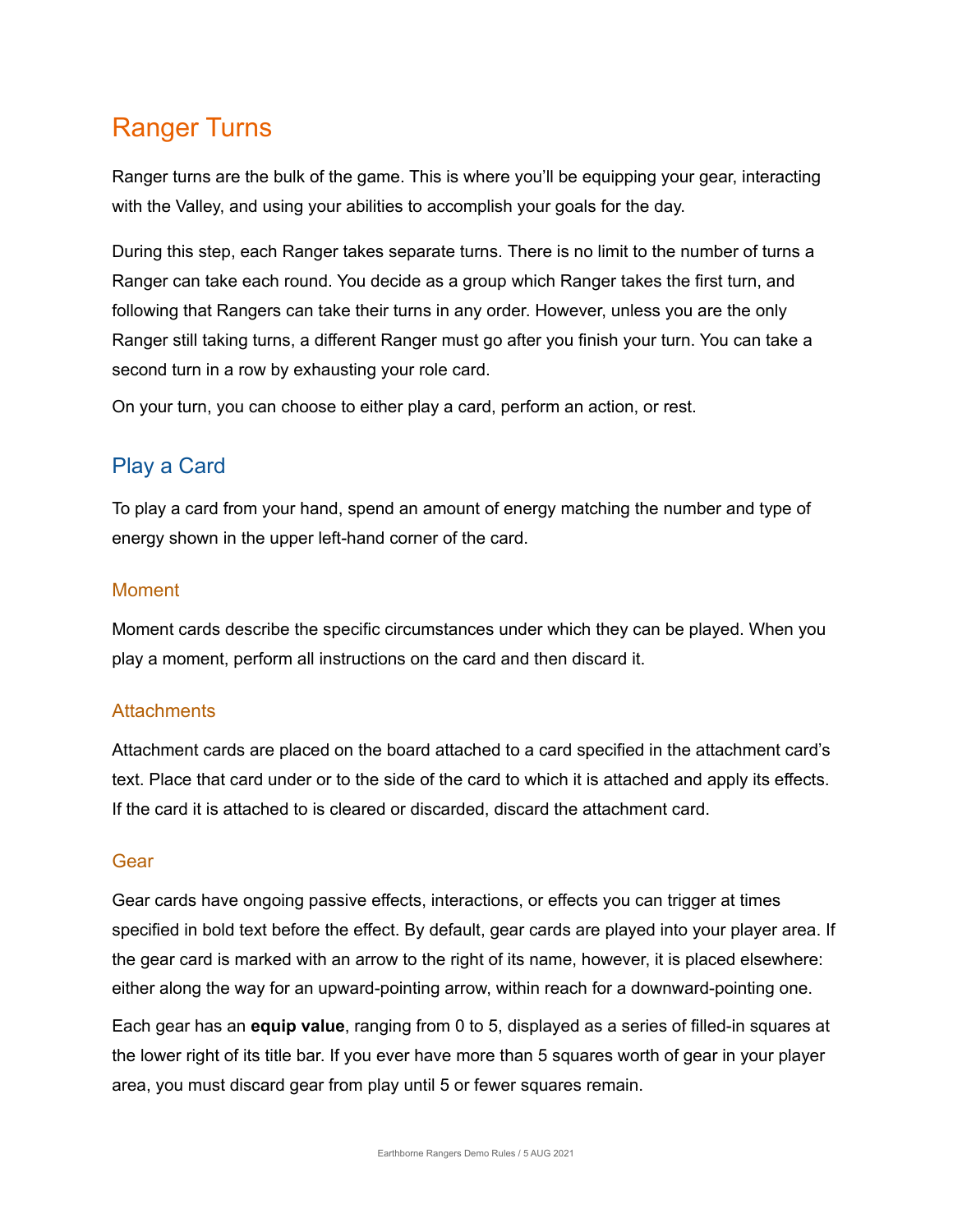#### Sidebar - Tokens

Many cards make use of unique tokens to track the number of times they can be used. These cards are marked with a number and name for these tokens in a box on the right side of the card. When one of these cards comes into play, place a number of general use tokens on this card equal to that number.

#### Sidebar - Responses

Some rules on ranger cards begin with "**Response.**" Those cards can only be played at the time specified in their rules text. This might be during your turn, during other Rangers' turns, or even during other phases of the game.

#### Perform an Action

Actions most commonly appear on cards as an abbreviation of an aspect, plus an approach icon, followed by both a thematic and mechanical description of the action your Ranger will perform if the test is successful. Actions that aren't presented this way are labeled "**Action**." You always have access to the four universal actions listed on the card in your player area, but most cards in the game have other tests you can perform. On your turn, you can choose one action to perform on any card in play except for cards in other Rangers' player areas. Resolve all the instructions in that action. This usually involves performing a test (see **Tests** on page @@).

Most actions require that you **interact** with a card in play. When you perform an action on a card within reach, along the way, or in the surroundings you count as interacting with that card. When you perform an action on a card in your player area or played from your hand, if that action directly affects a card in play, you count as interacting with the target card.

*For example, the 'Traverse' universal action places progress on the landscape. When you perform that action, you count as interacting with the landscape.*

Before you interact with a card in play, other ready cards between you and your target may cause you to suffer fatigue. See the **Fatigue** rules on page @@.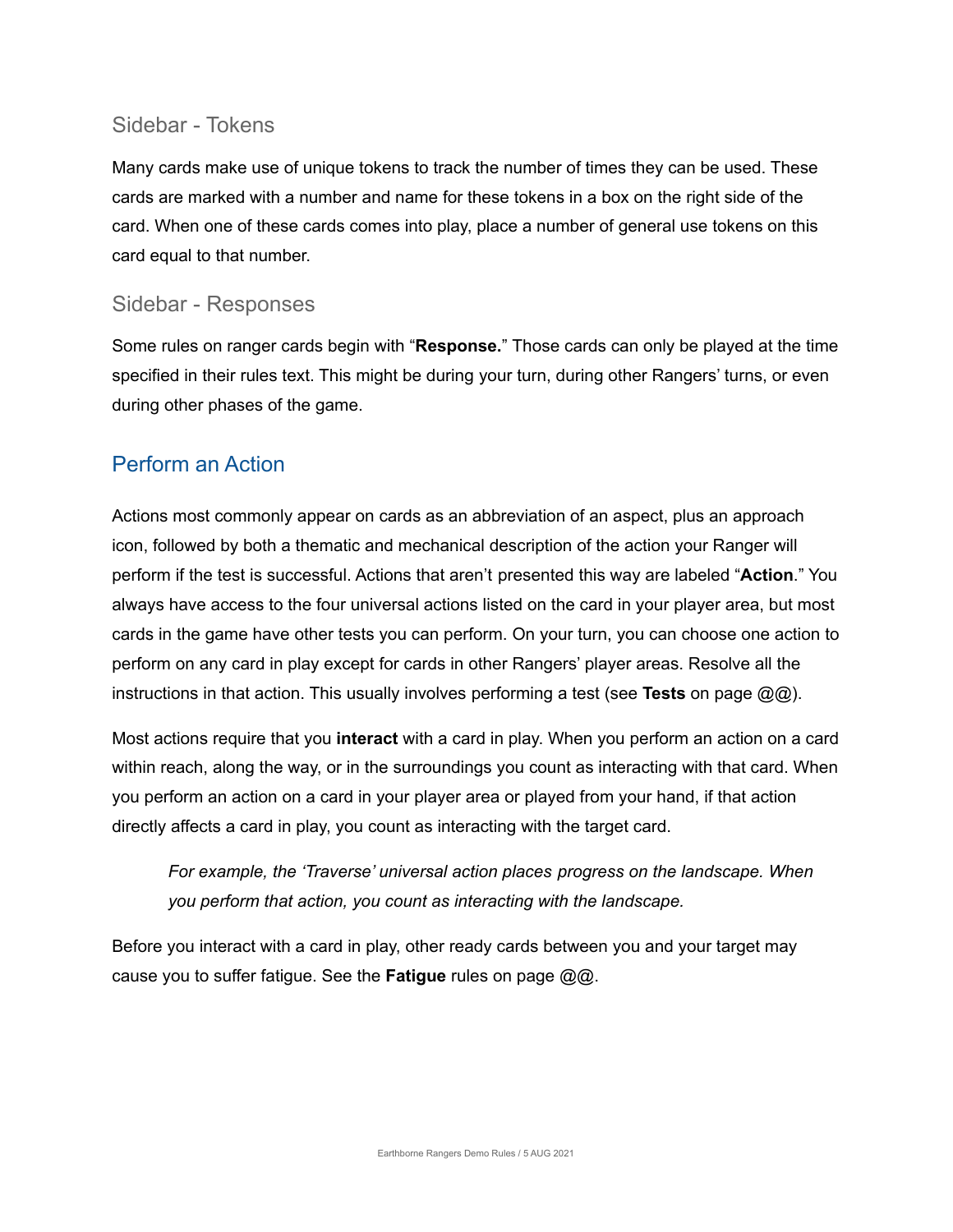#### Rest

If you are finished taking turns for the round, you can choose to rest. You can trigger any effects prefaced with "**Rest:**" then your turn ends and suffer 1 fatigue for each injury you have (see Injuries on page @@). You cannot take another turn this round.

### **Travel**

After all Rangers have rested, you may decide as a group if you'd like to travel (if able) or not. Traveling is how you move around the Valley, visit new landscapes, discover people and places unique to certain areas.

Each landscape card has a progress threshold displayed in the upper left-hand corner of the card. If the card has a number of progress counters equal to or greater than that threshold, you can choose to travel.

Note: Ready cards with the obstacle keyword prevent you from traveling. You must either clear these cards, exhaust them, or deal with them some other way before you can travel. See **Obstacle** on page @@ for more details.

If you decide to travel, perform the following steps in order.

### 1. Suffer Fatigue

To travel, each Ranger counts as interacting with the landscape. This means that ready cards between them and the landscape may cause them to suffer fatigue. See the **Fatigue** rules on page @@.

#### 2. Clear Play Area

Discard all path cards in play and all Ranger cards within reach, along the way, or in the surroundings (but not in your player area).

Note: Cards with the persistent keyword are not discarded. See **Persistent** on page @@ for more detail.

Finally, sort all cards from the path deck and path discard into their sets and set them aside.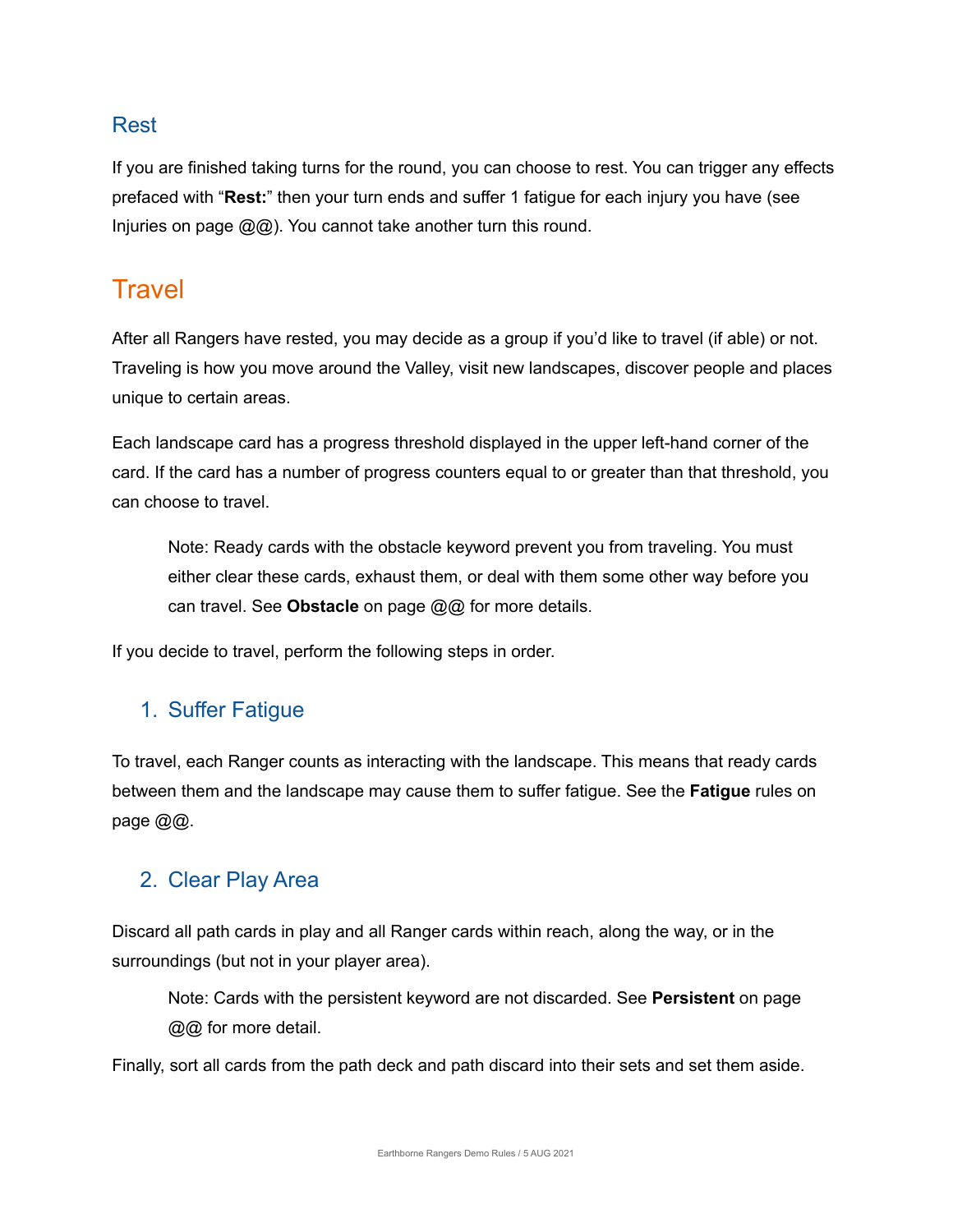#### 3. Choose Destination

As a group, decide on your destination by consulting the Valley map on page @@ of the campaign guide. You must choose a landscape which is connected directly to your current landscape by one of the paths marked on the map. The chosen destination must be the next landscape on the chosen path (you cannot 'skip' over a location unless otherwise allowed by special rules).

Once the group has chosen a destination, find its landscape card and place it into the surroundings, replacing the current landscape.

#### 4. Build the Path Deck

To build the path deck for your destination, you combine a number of path cards based on the terrain of the path you chose, any landmarks at your current location, and any other cards added based on mission or other effects. Then shuffle the path deck and place it above the surroundings.

#### **Terrain**

The terrain you travel across determines what kinds of features and wildlife you will encounter as you travel to your destination. Each path on the Valley map has an associated type of terrain based on its color and an icon that appears along the line. In this demo, there are three types of terrain:

- Forest A green line marked with a tree.
- Mountain A grey line marked with a mountain.
- Waterside A blue line marked with water

To form the base of the path deck, find all path cards marked with the type of terrain matching the path you took to the new landscape.

#### Landmarks

Landmarks are the notable people and places you will seek out or discover on your journeys. If your destination landscape is marked with a green, underlined name on the Valley map, it is a "pivotal" landscape. These landscapes contain landmarks unique to them, and will have a number of landmark path cards labeled with that landscape's name. Add each of these cards to the path deck.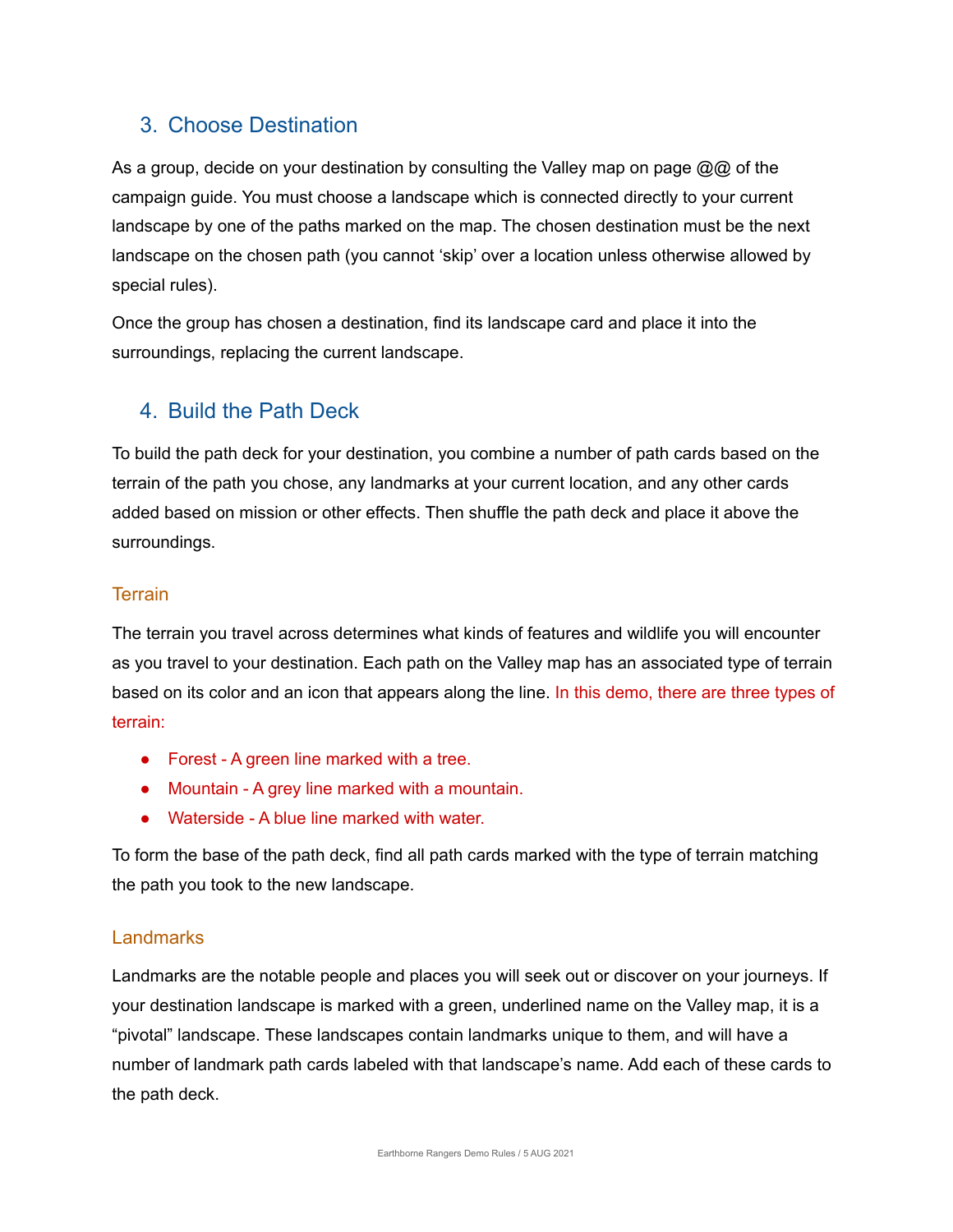If your destination landscape is instead marked with a brown name with no underline, it is a general landscape. In these landscapes, you are never quite sure who or what you'll encounter. You might find one of the Valley's other wanderers, other features of the Valley, or an exceptionally dangerous predator.

Shuffle all landmark path cards labeled 'The Valley' and draw 3 to add to the path deck.

#### Other Path Cards

Other game effects may add additional cards to the path deck. Check your current active missions for any instructions labeled "**Arrival Setup**."

#### 5. Arrival Setup

To finish setting up your destination, resolve each instruction on the back of its landscape card. Starting with the lead Ranger, perform the first instruction on the card, then a different Ranger performs the next instruction. Continue this until each instruction has been performed once. Finally, read the campaign entry noted on the front of the landscape card.

### Refresh

At the end of the round, the Rangers refresh themselves and prepare for the next round. Each Ranger performs the following steps simultaneously.

#### Draw 1 Ranger card

Draw 1 card from your ranger deck. There is no limit to the number of cards in your hand.

If you cannot draw a card, you are exhausted and your group must end the day. Seeing **Ending the Day** on page @@.

#### Reset energy pools

Move all previously spent energy tokens back into your energy pool until you have a number of each energy tokens matching your corresponding aspect values. If you have energy in excess of one of your aspect values, you must discard tokens until you are down to that value.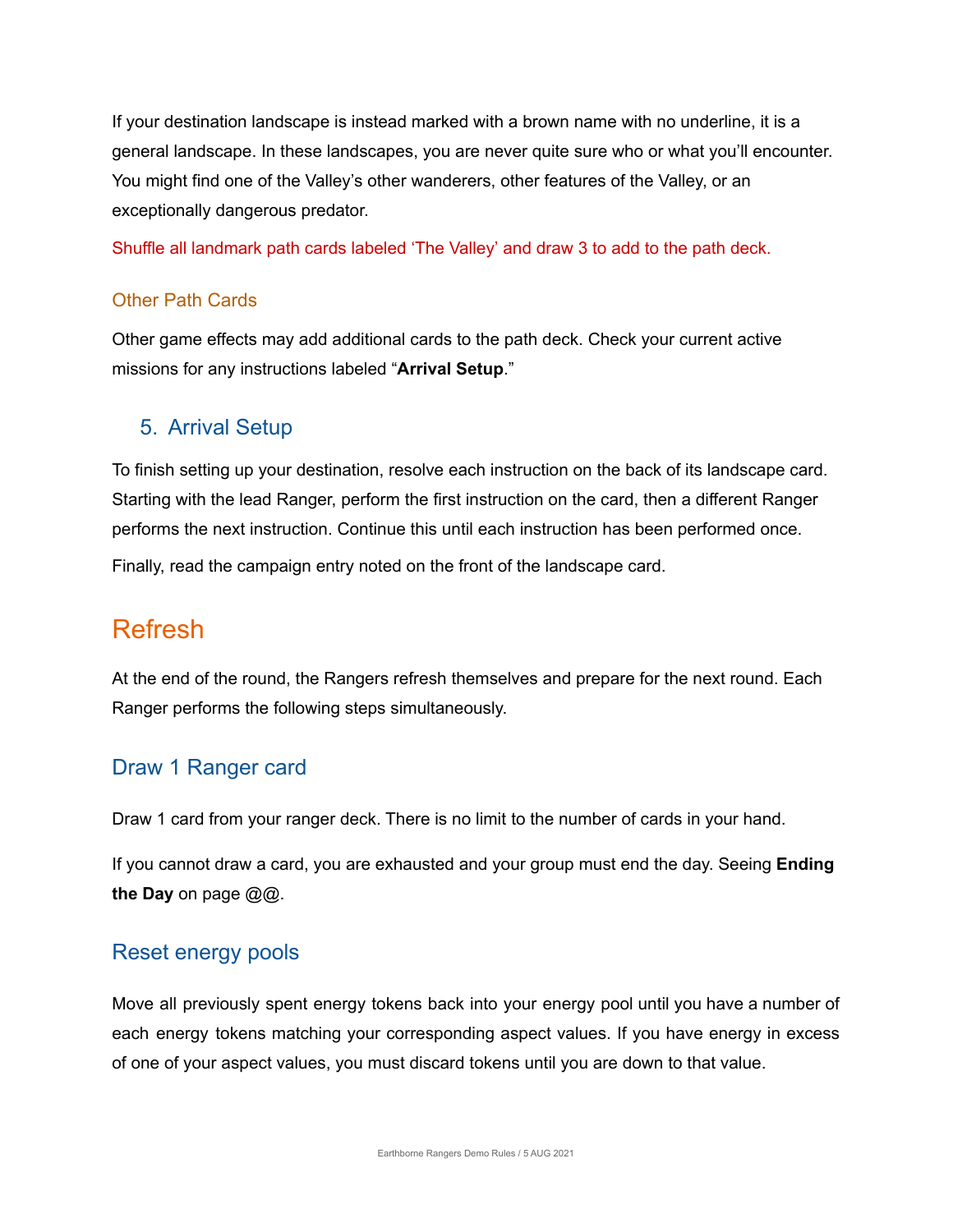#### Ready all cards in play

Ready all exhausted cards in all zones of the play area. Then a new round begins!

# Performing an Action

Actions are at the heart of gameplay in *Earthborne Rangers*. They are how you interact with the world and what makes the world come alive.

Actions appear on cards as an abbreviation of an aspect, plus an approach icon, followed by both a thematic and mechanical description of the action your Ranger will perform. To perform an action you do the following steps in order:

### 1. Commit effort

Your committed effort is equal to the total energy, approach icons, and effort from other effects that you commit to the action. It can be helpful to place all of your committed cards and energy in the play area next to the action you are performing to track your total committed effort, then discard them after the action is resolved.

#### Committing Energy

To initiate an action, you must commit 1 or more energy tokens of the specified aspect by removing them from your energy pool. If you don't have at least 1 energy of the appropriate aspect in your pool to commit, you cannot perform that action.

#### Committing Approach Icons

The approach icon listed in the test represents the way in which you are approaching the situation and the methods you are employing based on your Ranger's background, specialty, and personality. There are four approaches:

- **Conflict (@@):** Used when direct confrontation is needed, or when you may be directly opposed.
- **Reason (@@):** Used when logic and common sense are needed.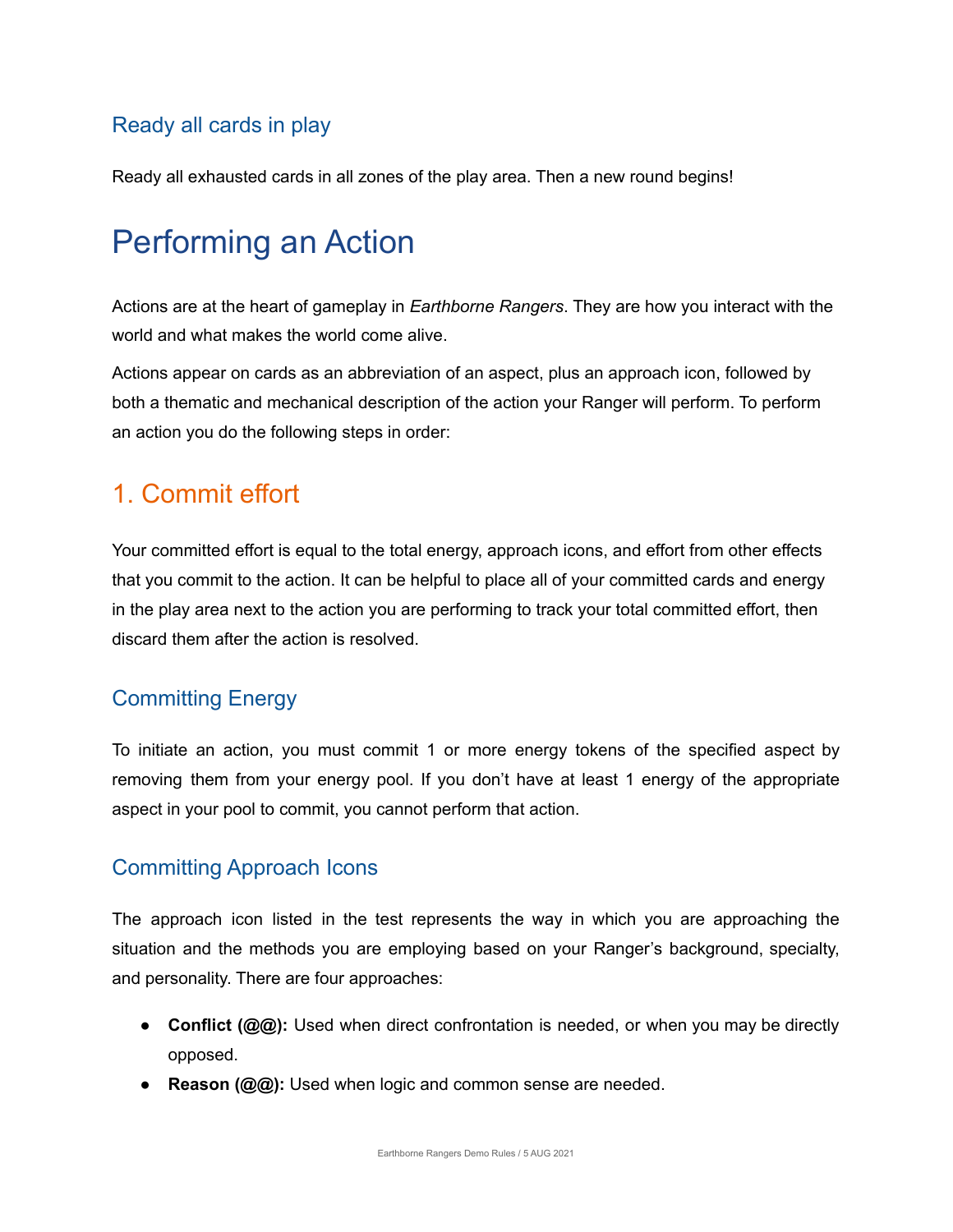- **Exploration (@@):** Used when a sense of adventure, a hunger for the unknown, and an intrepid spirit are needed.
- **Connection (@@):** Used when understanding and empathy are needed.

You may discard any number of cards from your hand with an approach icon matching the specified type on the left-hand side of the card to add effort equal to the number of that icon on the card.

When you discard a card for its approach icon, you ignore all other information on the card. There is no limit to the number of approach icons you can discard to commit to an action. Each approach icon that you discard increases your total committed effort by 1.

#### Effort from Other Sources

Other cards in play such as gear or helpful beings may add effort to certain actions, you add this effort to your committed energy and approach icons to find your total committed effort.

### 2. Determine success or failure

Once you determine your Ranger's total committed effort, draw the top card of the challenge deck. The face of a challenge card shows each of the four aspects along with a 0, +1, -1, or -2. Look for the aspect specified by the action and combine the value shown with the total committed effort. The result is your **resulting effort**.

Each action has a **difficulty** - the number in parenthesis following the bold thematic descriptor. If there is no number listed there, the difficulty is 1. If your resulting effort equals or exceeds the action difficulty, you succeed. If your resulting effort is lower than the action difficulty, you fail.

If you succeed, resolve any effects noted in the text following the descriptor. If you fail, you do not resolve those effects. If the effect scales off of your effort on the test, this scales off of your resulting effort.

If there is no description of what occurs if an action fails, there is no additional negative consequence to failure. Often the only consequence for failing an action is failure itself, but if there are any effects for failing an action, they are explicitly mentioned in the text following the effects of success.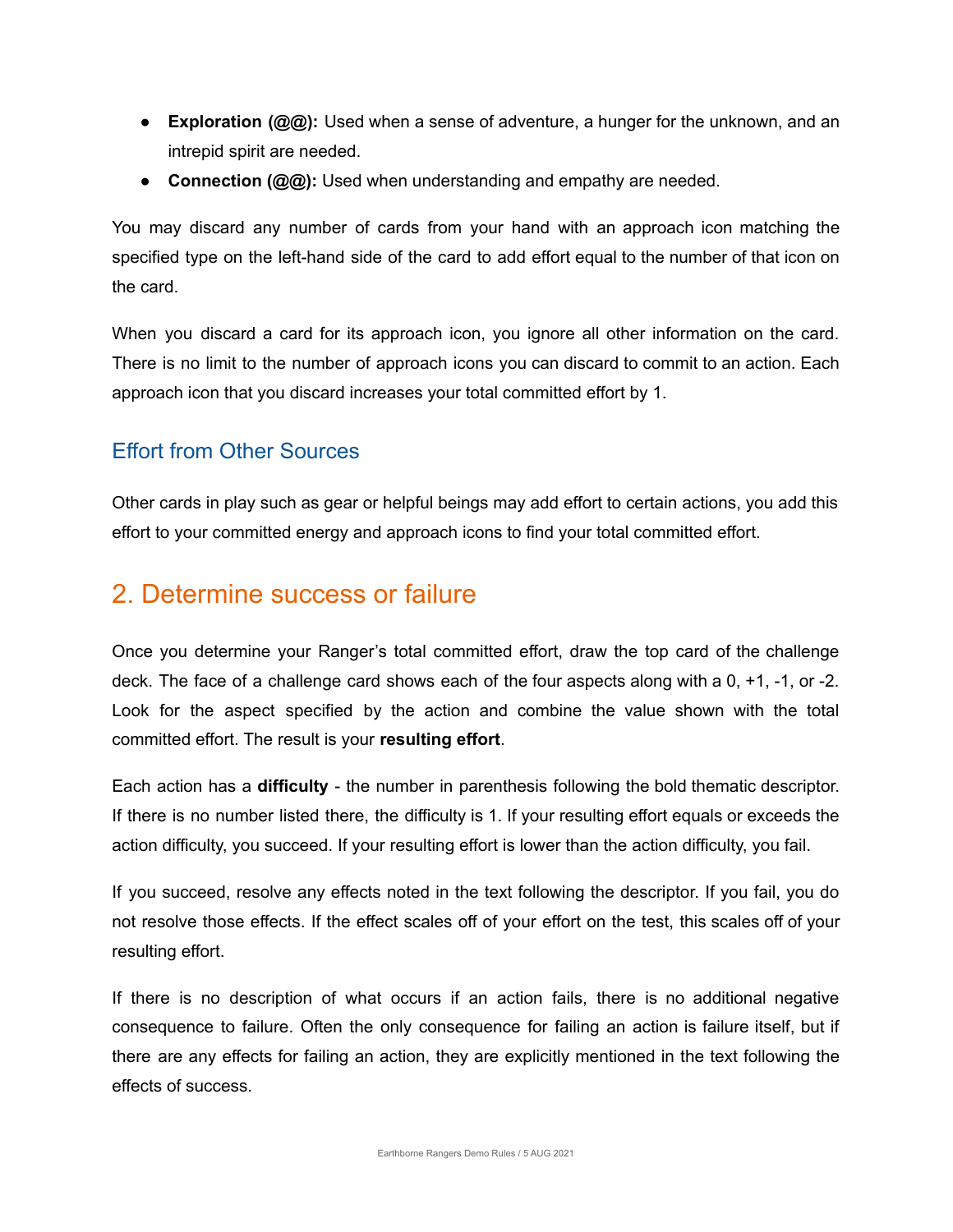Some actions will also include effects that occur "whether you succeed or fail", which are always resolved regardless of the outcome.

## 3. Resolve challenge effects

On the revealed challenge card, you'll find one of three unique challenge icons on a band of color across the bottom - either the Crest, the Mountain, or the Sun. These icons match with challenge effects on cards in play.

After the effects of success or failure are resolved, you must resolve the instructions of each challenge effect matching the challenge icon drawn for the test that is shown on an **active** card. Active cards are any ready card in the surroundings, along the way, within reach of you, or in your player area. Challenge effects on exhausted cards or within reach of other players are ignored. However, if you're interacting with a card within reach of another Ranger, that card counts as active for this turn.

Note: Challenge effects on cards that were cleared or exhausted by the results of an action do not trigger, as they are either removed or rendered inactive before this step (see **Clearing Cards** on page @@).

#### Challenge Effect Order

When resolving challenge effects, resolve cards in the following order. If there are multiple challenge effects in one zone, you may resolve those effects in any order.

- 1. Weather cards
- 2. Landscape card
- 3. Mission cards
- 4. Cards along the way
- 5. Cards within reach of you
- 6. Cards in your player area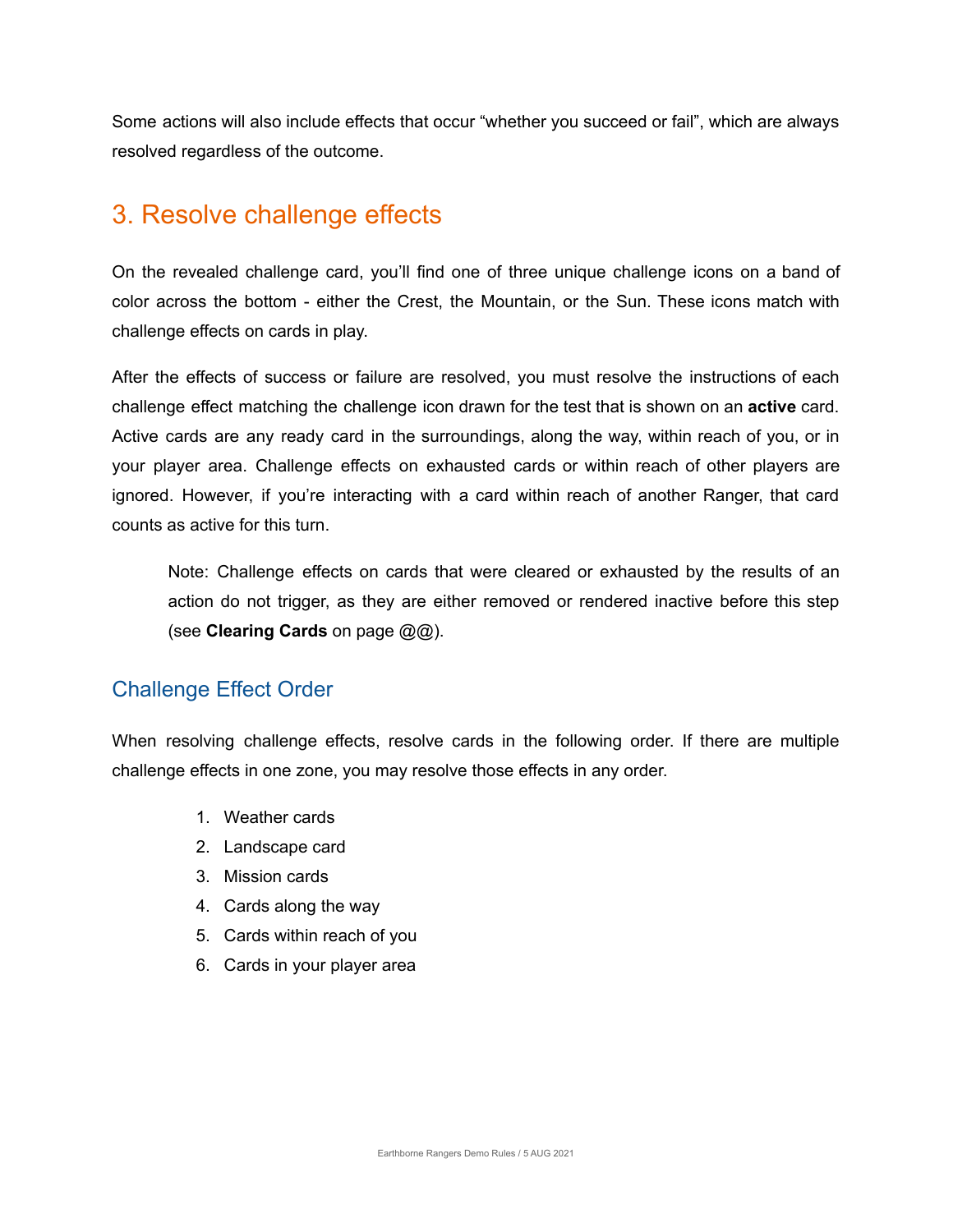# Clearing Cards

Your impact on the beings and features of the Valley are represented by two types of counters: progress ( $\mathcal{Q}(\mathcal{Q})$ ) or harm ( $\mathcal{Q}(\mathcal{Q})$ ). These are mainly added by actions you perform, but can be added by other game effects as well. Cards that can receive these counters have thresholds matching the corresponding counter type in the upper-left corner of the card.

**Progress** tracks your group's headway with the things you encounter - with features this represents your progress towards traversing the terrain and obstacles of the Valley while with beings this represents your progress towards connecting with them on a personal level.

**Harm** tracks how much physical harm can be done to that being or feature before it is either killed or driven away.

When a card has counters on it equal to or exceeding the corresponding threshold, it **clears.** When you clear a card, you perform any instructions in its text labeled with "**Clear:**" and the corresponding counter. Then remove all counters and move the card to its appropriate discard pile.

When an effect causes a card to gain enough counters to clear, you finish resolving the current rules step, then clear any cards that have reached their thresholds.

*For example, if a successful action places progress that clears a card, you finish resolving the "success" effects, then resolve the clear effect. Or, if a challenge effect places harm that clears a card, you finish resolving all challenge effects in the current area, then resolve the clear effect.*

## Clearing and Landscapes

Landscapes are an exception to the "clearing" rule. Every landscape has a progress threshold that represents your group's progress towards traveling to the next landscape. If you reach this progress threshold, however, the landscape **does not clear**. Instead, at the travel step of the round, if the landscape has progress counters equal to or exceeding its threshold, the group can decide to travel (see **Travel** on page  $@@@$ ).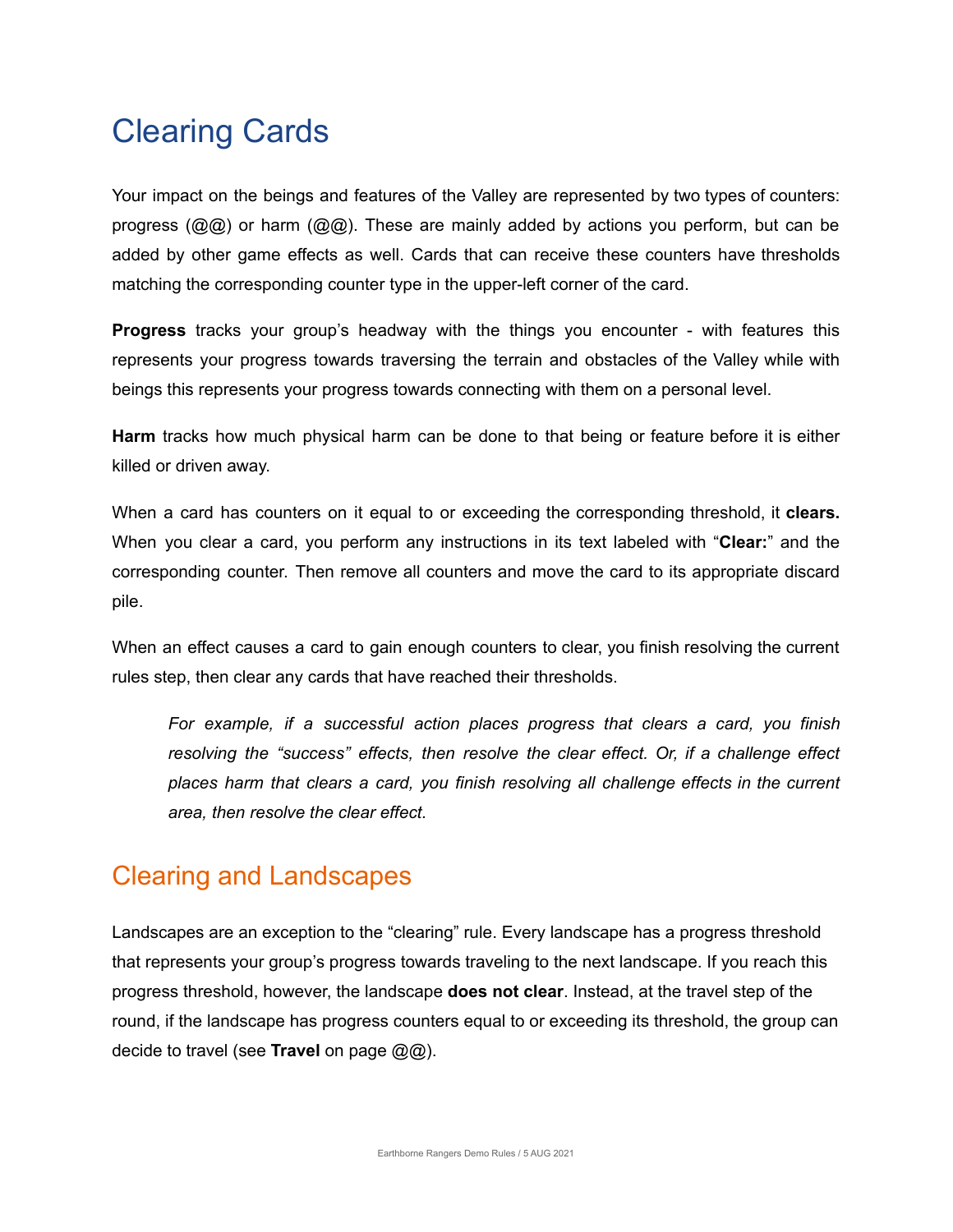#### Sidebar - Ranger Tokens

Some features, instead of having a harm or progress threshold, are marked with the symbol of the Rangers. These features are cleared when every Ranger has placed their ranger token on the feature. When the feature clears, your ranger token returns to you.

# Fatigue

Your Ranger can only accomplish so much in one day before they become too tired to go on. Your deck represents your Ranger's capacity for the day, and if it runs out, you will have to camp for the night (see **Ending the Day** on page @@). Navigating the Valley can be taxing, and no matter how in harmony with nature a Ranger becomes, there are still challenges that can put strain on them. This is represented by **fatigue**.

When your Ranger suffers fatigue, you remove cards equal to the amount of fatigue suffered from the top of your ranger deck and—without looking at them—place those cards face-down near your Ranger discard, creating the **fatigue stack**.

If you are ever instructed to suffer fatigue, but are unable to discard cards from your deck or from your hand for any reason (usually because you're out of cards), you must end the day.

## "Fatigues You"

Each card in the path deck has a **presence** value in the upper right-hand corner. Some game effects will cause cards to "fatigue you." When this happens, if the card is ready, you suffer fatigue equal to the presence of that card. If it is exhausted, the card does not fatigue you.

# Fatigue from Interacting

When you interact with beings and features on your turn, elements of the environment between you and what you're interacting with may cause you to suffer fatigue. This might be a feisty Lutrinal harrying you as you try to accomplish your task, or some difficult terrain slowing you down.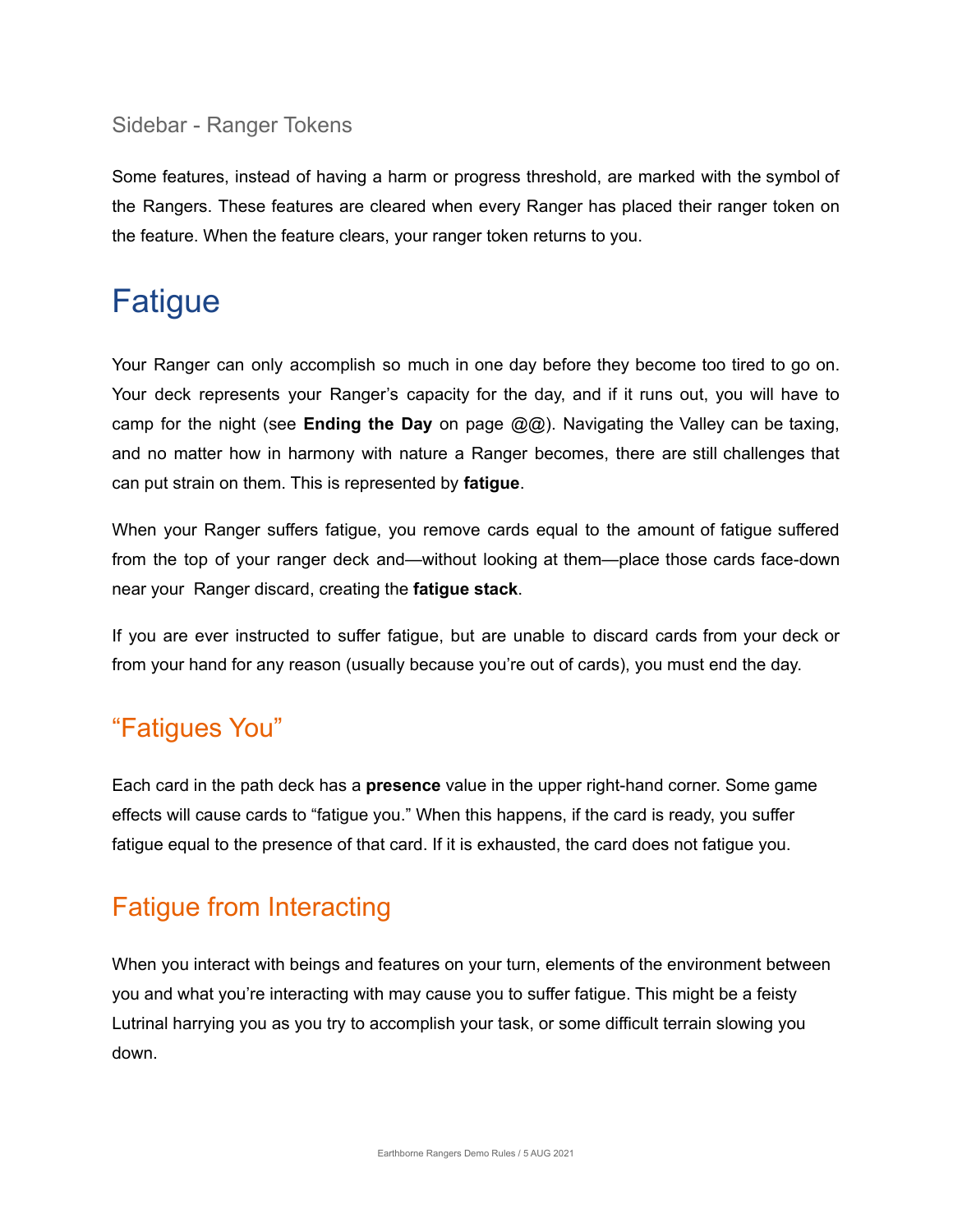Before you perform an action that interacts with a card, each card **between** you and the target card fatigues you. Which cards are between you and your target depends on the zone in which your target sits:

- **Target is within reach of you:** nothing is between you and your target
- **Target is within reach of another Ranger:** all cards within reach of you are between you and your target.
- **Target is along the way:** all cards within reach of you are between you and your target.
- **In the surroundings:** all cards within reach of you *and* along the way are between you and your target.

# Soothing Fatigue

Some game effects will allow you to **soothe fatigue**. When this happens, draw that many cards from the top of your fatigue stack and place them in your hand.

# Ending the Day

You continue playing rounds until the end of the day. The day can end in several different ways:

- **Choose to Camp:** At the end of any round, the group can decide to camp for the night to end the day.
- **Ranger too Fatigued:** If a Ranger needs to draw a card or suffer fatigue and cannot, the day ends immediately.
- **Ranger too Injured:** If a Ranger suffers their third injury, the day ends at the end of the current turn. That Ranger must add one "lingering injury" card to their deck.
- **Ally in Peril:** It is your duty to protect the people of the Valley. For most human beings, if they are ever cleared due to harm, the campaign guide will instruct you to end the day.
- **Mission Complete:** When the final stage of most missions is completed, you will reach a stopping point important enough to end the day. The campaign guide will instruct you to do so.

When the day ends, your current play session is over and one day of campaign time passes. Check off the next day on the campaign tracking sheet. Save your current landscape by either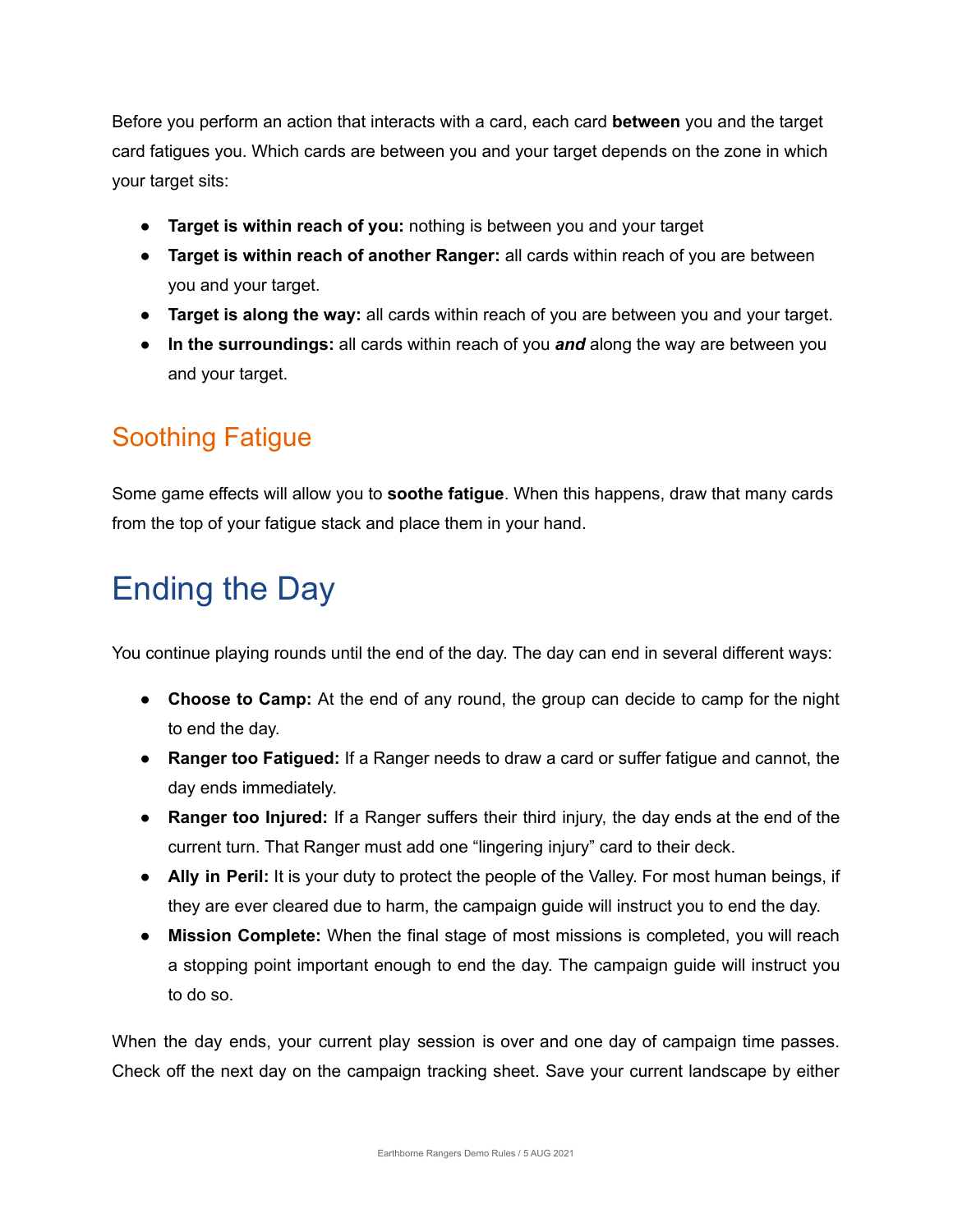storing it on top of the landscape deck or writing it down on the campaign tracking sheet. The rest of the game materials can be packed up and returned to their normal storage locations.

# Concepts and Terminology

### Active

Active cards are any ready card in the surroundings, along the way, within reach of you, or in your player area. If you're interacting with a card within reach of another Ranger, however, that card counts as active for that turn.

### Attach

Some cards attach to others cards - primarily attachment Ranger cards, but others may as well. Place the attached card underneath the card to which it is attached, usually with a bit poking out to remind you it is still there.

● Attached cards are considered to be "in play" (unless otherwise noted).

Some path cards may attach to your role.

- You can still interact with these cards.
- Execute their challenge effects as if they were within reach.
- They do not count as within reach for the purposes of determining what cards are between you and another card.

#### Attaching to Landscapes Other than the Landscape in Play

Some effects may attach cards to landscapes other than the current landscape. This often represents foreknowledge of what might be at that location. Find the affected landscape card and place it to the side with the attached card beneath it.

If you travel to that landscape during the same day, put the attached card into play in the appropriate zone before performing the other setup for the landscape. When the game ends, return any cards attached to the landscape to their appropriate location.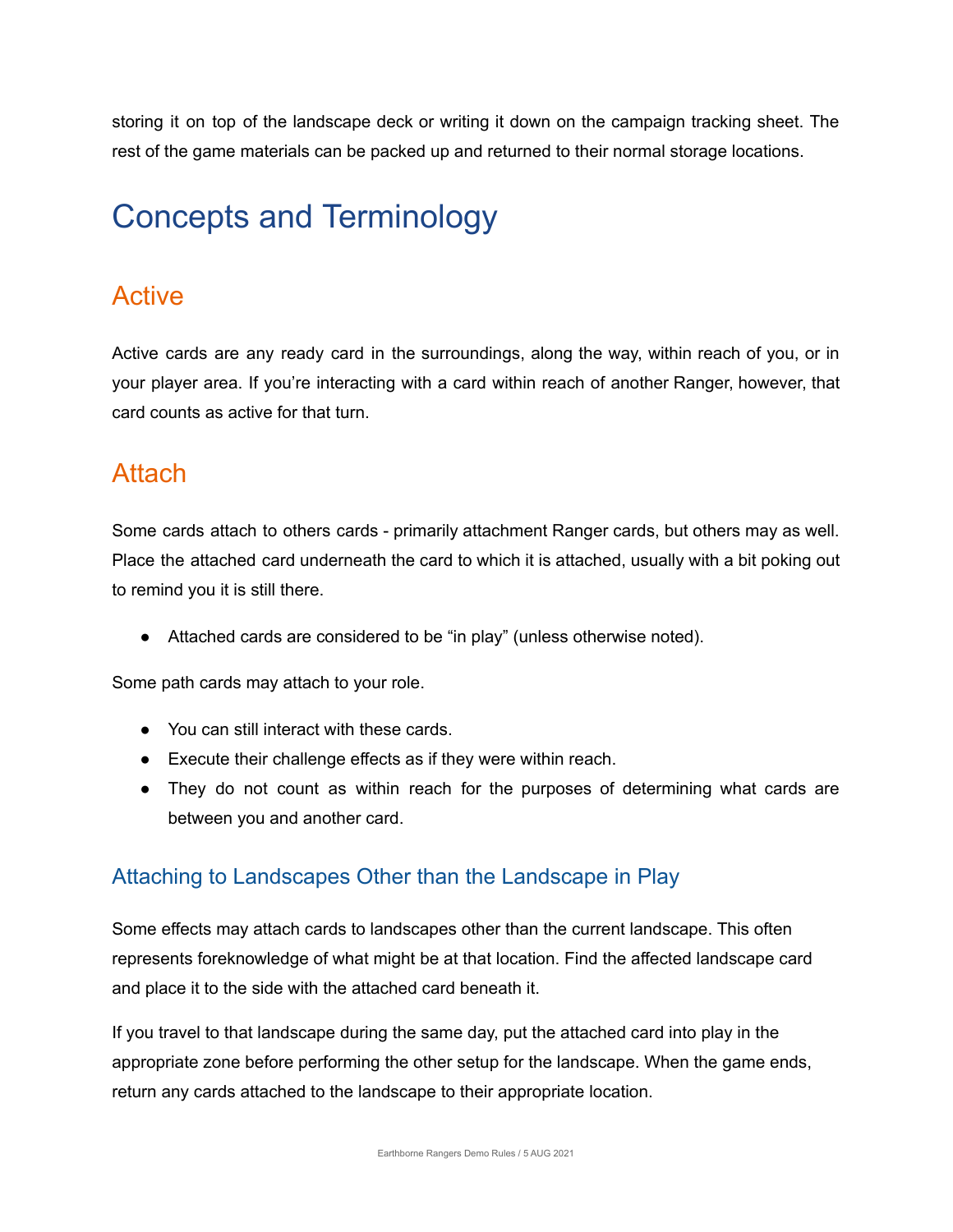#### **Clear**

A non-landscape card in play clears if it has counters on it equal to or exceeding any of the thresholds shown in the upper left hand corner of the card. The number of counters on a card *may* exceed the associated value shown. When you clear a card, resolve the clear effect marked by the type of counter it cleared from, remove all counters and move it to its appropriate discard pile.

If a card would clear from both token types, you can choose which type to use to clear it.

Many clearing effects will involve reading a journal entry and performing additional instructions. Remember that you still discard the cleared card unless the journal entry expressly tells you otherwise.

For more information, see **Clearing Cards** on page @@.

### **Discard**

Move discarded cards to their corresponding discard pile and discarded counters and tokens to the supply. When you discard a card in play–like when you discard features as part of the act of traveling, for example–those cards are not considered to have cleared for the purpose of text effects. That is, a text effect that triggers when a card clears is not triggered when a card is discarded.

## Exhaust/Ready

To exhaust a card, turn it 90 degrees. To ready a card, turn it upright.

- "Exhausted" is the opposite of "ready."
- Exhausted cards do not fatigue you.
- Exhausted cards are not active, so you do not resolve challenge effects on them.
- You can interact with exhausted cards.
- If a text effect is prefaced by "exhaust [this card]," you must be able to exhaust the card to trigger the effect.
- You cannot exhaust a card that is already exhausted.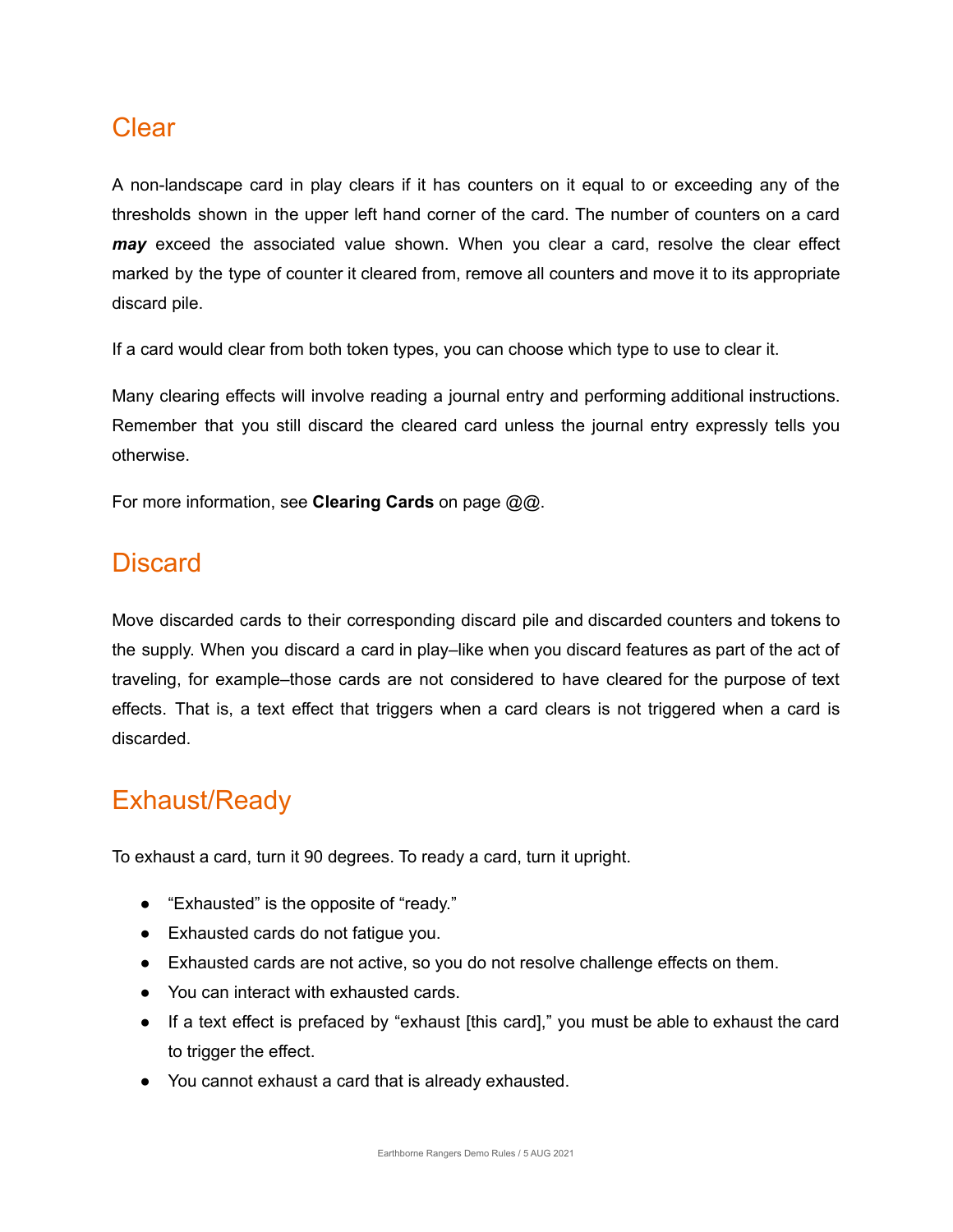### Injury

Injuries represent a significant danger to your Ranger. If your Ranger accumulates too many injuries during a day, they will be forced to camp for the night.

If a game effect **injures** your Ranger, place a harm counter on your role card and discard all the cards in your fatigue stack.

For each injury you've suffered, you suffer one fatigue when you rest.

After your Ranger suffers their third injury you must end the day at the end of your current turn. You add one "lingering injury" card to your deck.

## In Play

Any card, token, or counter that is in the surroundings, along the way, within reach, in a player area, or on a component in one of these areas is "in play." Cards in discard piles, in players' hands, or in decks are not in play.

## Landmark (Trait)

"Landmarks" are features or beings that are specific to an area of the Valley. When you are building the path deck, landmarks are added based on your current location (see **4. Build the Path Deck** on page @@).

## Manifestation (Trait)

#### Not available in the demo.

Manifestations are a type of moment available to Rangers with the Shaper specialization. You cannot play a manifestation card from your hand without a piece of gear with the **conduit** keyword equipped. The specific conduit gear you have equipped will provide additional instructions for playing your manifestations.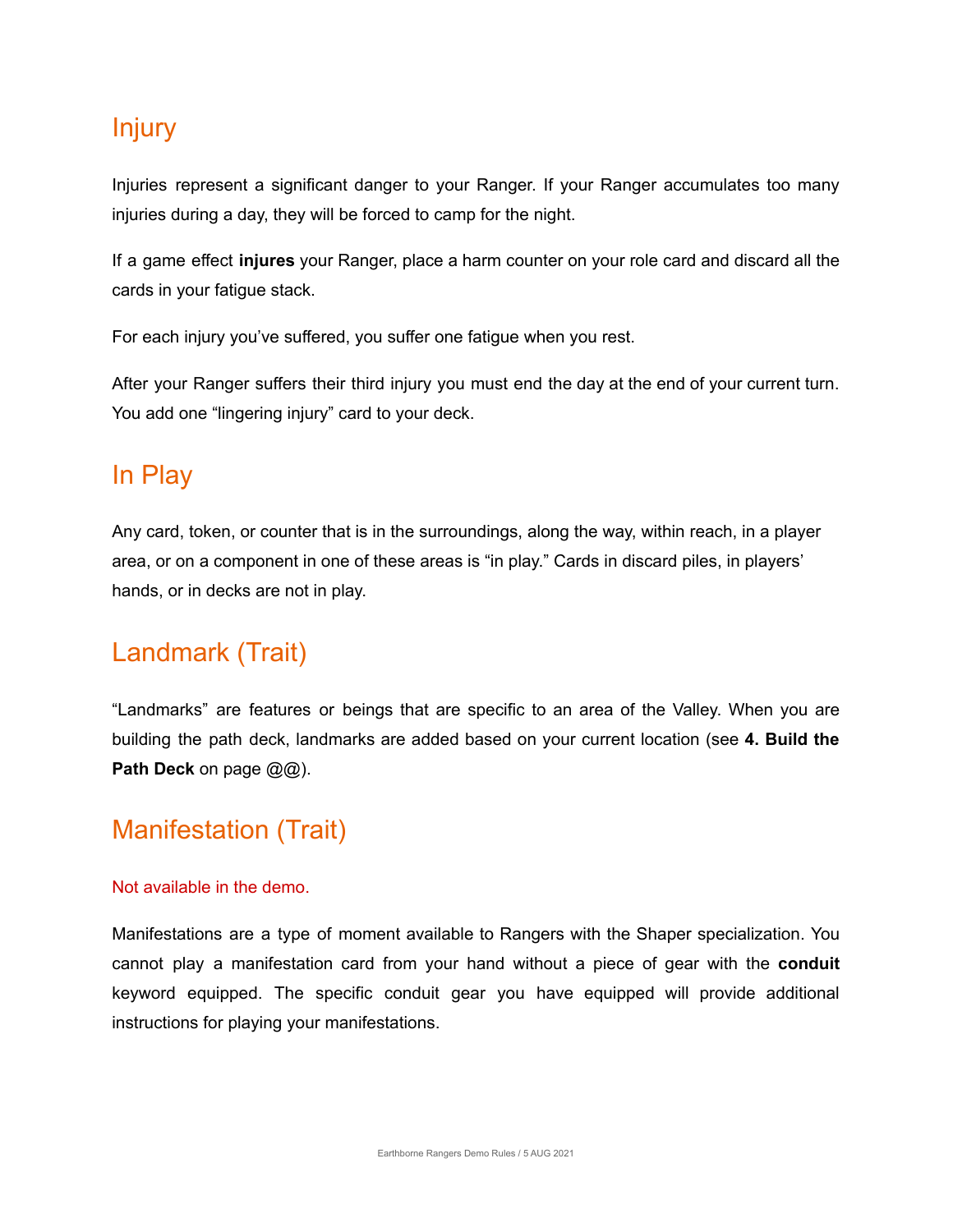#### **Move**

The card is moved to a different zone than the one in which it currently sits. If a target zone isn't specified, you can choose to move it either along the way or within reach of a Ranger of your choice.

### Journal Entry

If a journal entry appears in a card's title bar, read the entry marked with the associated number in the current mission PDF when that card enters play. When an entry number appears elsewhere in the text, read that entry when you resolve that rules text.

## Ranger Tokens

Each Ranger has a single ranger token unique to them. Your ranger token represents your Ranger's physical presence on a particular feature. When your ranger token is on a card in play, each other Ranger receives +1 effort to any tests they perform interacting with that card. This bonus is cumulative for each Ranger token present.

Some features, instead of having a harm or progress threshold, are marked with the Ranger symbol. These features are cleared when every Ranger has placed their ranger token on the feature. When the feature clears, your ranger token returns to you.

## **Scout**

When you are instructed to 'scout' the path deck, you draw the number of cards specified (for example, 'scout 3'). You must choose one of those path cards to put into play. You may then place any number of the remaining cards on the top and bottom of the path deck, both in the order of your choice.

## Search

When you are instructed to 'search' for a card, you pick up the corresponding deck and go through it card-by-card starting at the top until you find a card matching the criteria specified (for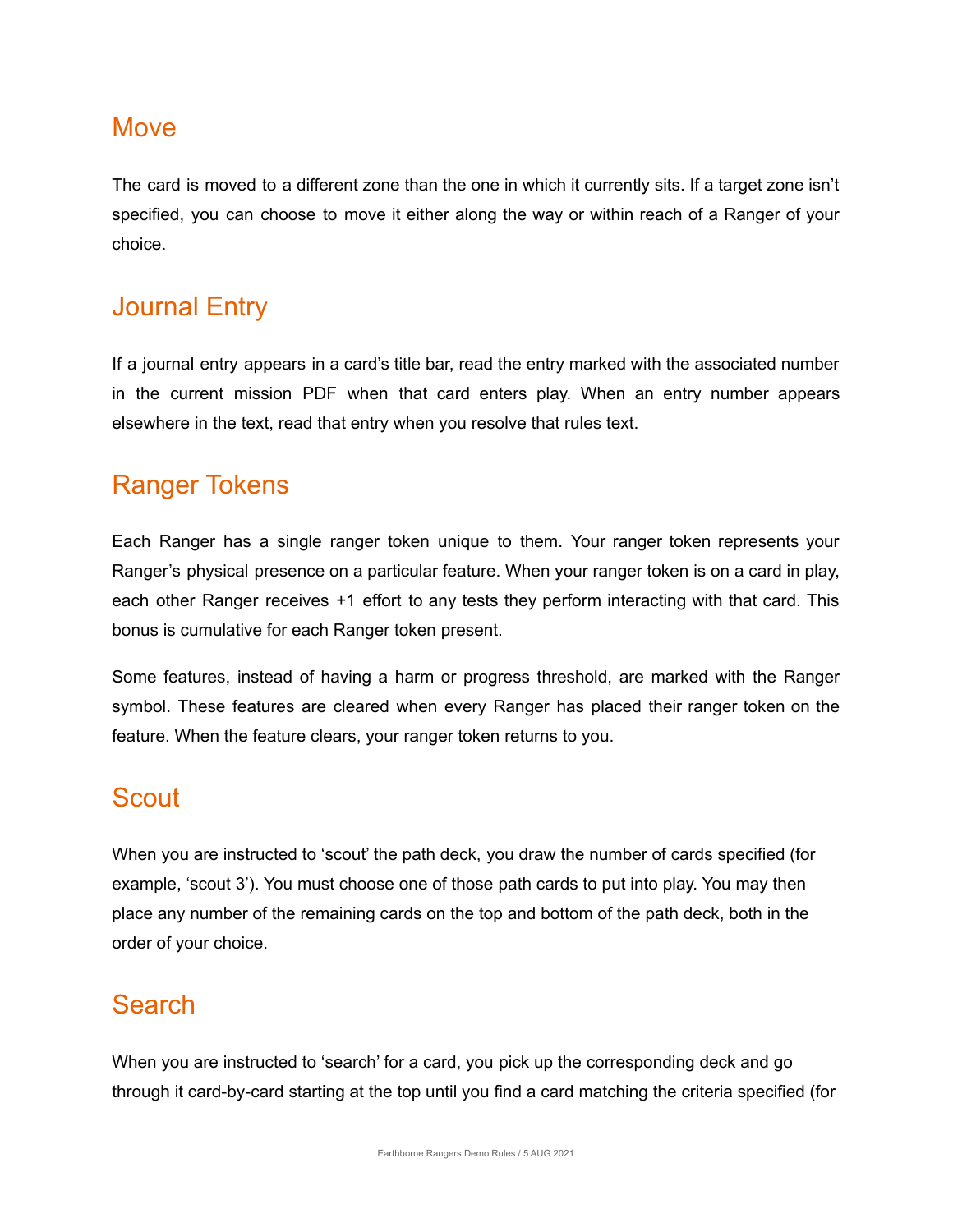example, 'search for the next prey'). If you searched the path deck, put the card into play. If you searched your ranger deck, place the card into your hand. Then shuffle the deck.

# Keywords

Keywords are a stand-in for longer rules statements that would otherwise commonly appear on cards.

## Ambush

When a card with the ambush keyword enters play within reach of a Ranger, it fatigues that Ranger.

You can also imagine that cards with the ambush keyword have the following printed on them:

**Enters Play**: This card fatigues you.

## **Conduit**

#### Not available in the demo.

This keyword appears on gear cards. When you have a card with the conduit keyword equipped, you can play manifestation cards from your hand by following the instructions on the conduit. You cannot play manifestations without a conduit equipped.

## **Fatiguing**

When you rest, each ready card with the fatiguing keyword fatigues you an amount equal to its presence stat. If the card does not have a presence value, this keyword will be followed by a number that indicates the number of fatigue suffered instead.

You can also imagine that cards with the fatiguing keyword have the following printed on them:

**Rest**: This card fatigues you.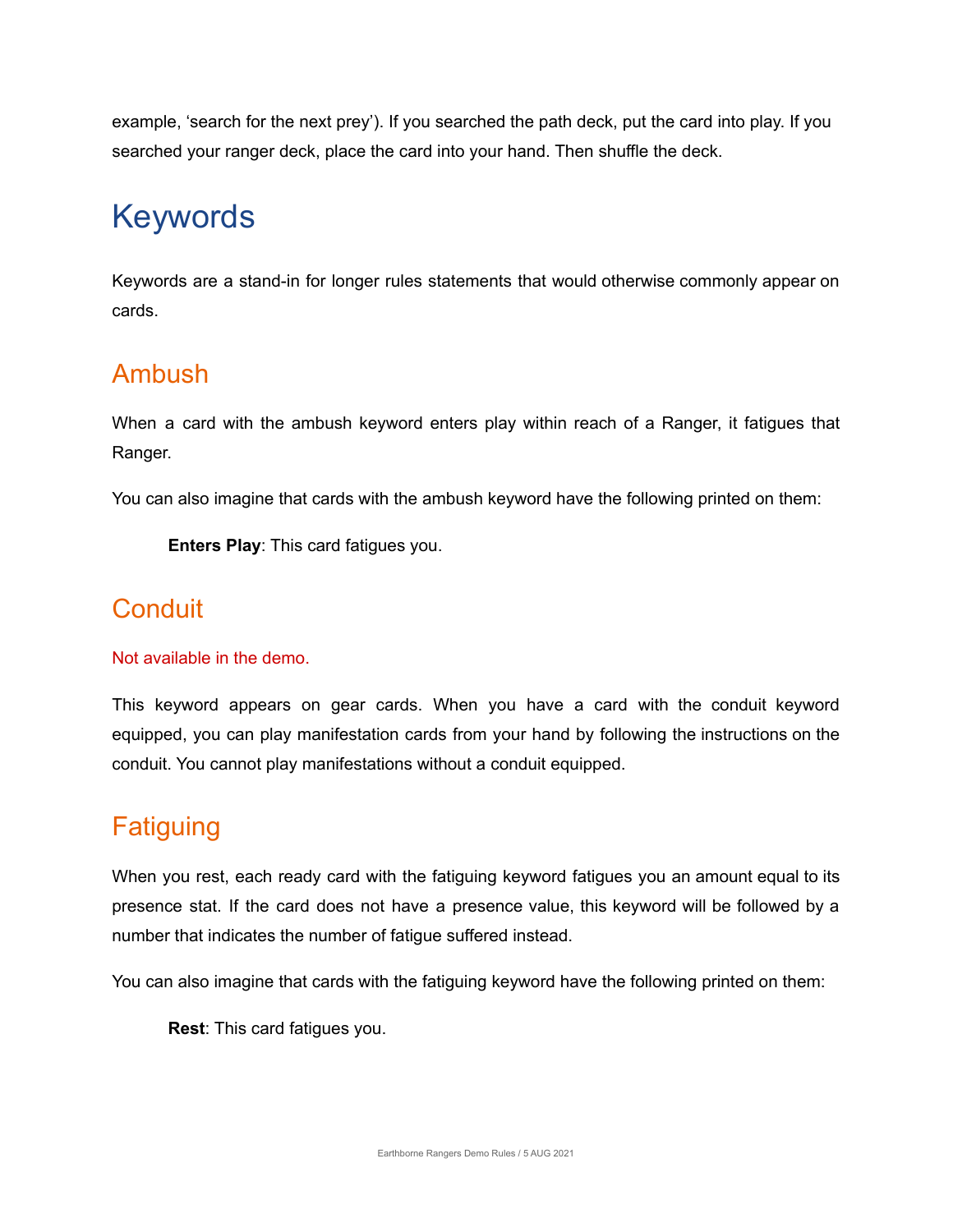## **Friendly**

When a card with the friendly keyword is between you and a card you're interacting with, it does not fatigue you.

## **Obstacle**

You cannot interact with any cards where a ready card with the obstacle keyword would be between you and that card.

The group cannot travel if there are any ready cards with the obstacle keyword in play.

You can also imagine that cards with the obstacle keyword have the following printed on them:

- If this card is ready within reach of you, you cannot interact with any cards that are not within reach of you.
- If this card is ready, you cannot interact with the surroundings.
- If this card is ready, you cannot travel.

## Persistent

Persistent cards (ready or exhausted) remain in play when you travel instead of being set aside.

You can also imagine that cards with the persistent keyword have the following printed on them:

**Travel**: This card remains in play.

## Untraversable

You cannot add progress counters to this card using the Traverse universal action.

# The Campaign

The story of *Earthborne Rangers* unfolds over a campaign where each play session represents one day in the Valley. Completing missions will progress the overall story, while exploring the Valley will uncover emergent moments and objectives hidden throughout the world. As you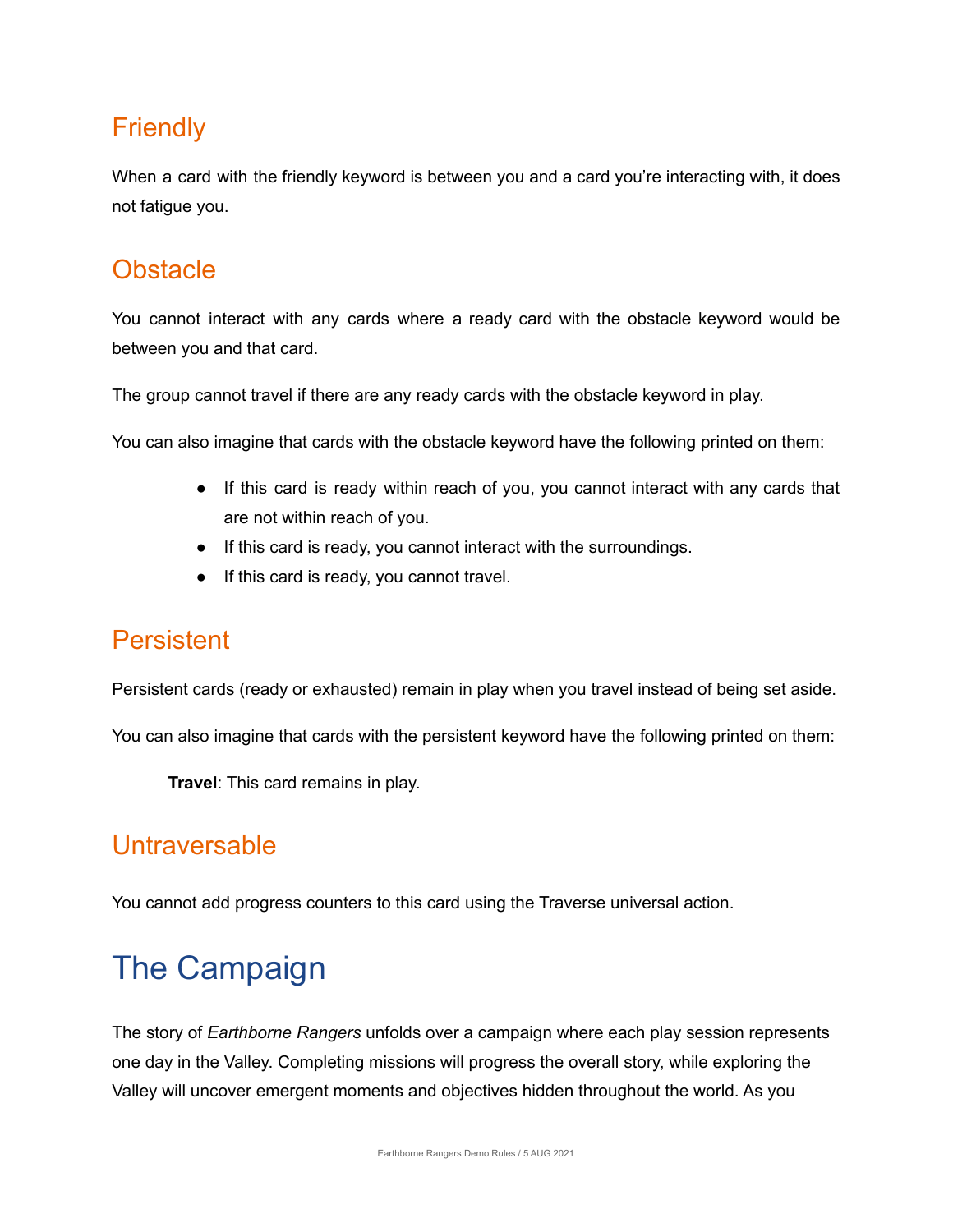accomplish different tasks, you will be granted new cards that permanently change your deck and your choices may have long-lasting effects on the Valley.

Since each session of the game scales to the number of Rangers in it, you do not have to have the same group every time you play. Rangers can drop in and drop out. Though players who want to see every corner of the game won't want to miss a session!

## Campaign Guide

The campaign guide contains the map of the Valley and journal entries for all of the cards. The journal entries are presented in numerical order. Entries contain story text that can be read out to the group, often followed by mechanical text in bold. Sometimes, a decision will have to be made in a journal entry. The group should make these decisions together, but if there is an impasse, the lead Ranger decides.

Many entries start with having you check if certain decisions or accomplishments have been made earlier in the campaign. Read down these 'if's in order. Follow the instructions of the first one you meet. If you meet none, read the entry you are on as normal.

#### Campaign Tracking Sheet

The back cover of the campaign guide is a tracking sheet that can be used to keep track of your progress through the campaign. You can also find a printable PDF of this sheet at  $\mathcal{Q}(\mathcal{Q})$ . This sheet tracks all the information you need to continue your campaign:

#### Current Day

The day track on the tracking sheet keeps track of how many days have passed in your campaign. At the end of each day, cross off the top day on the day track. Each day has a 'recommended weather' card listed next to it to use during setup if you choose.

The current day has no direct impact on the game. However, many of the outcomes of different missions will change based on how many days you take to complete them, and other elements of the story may change based on how much time has passed.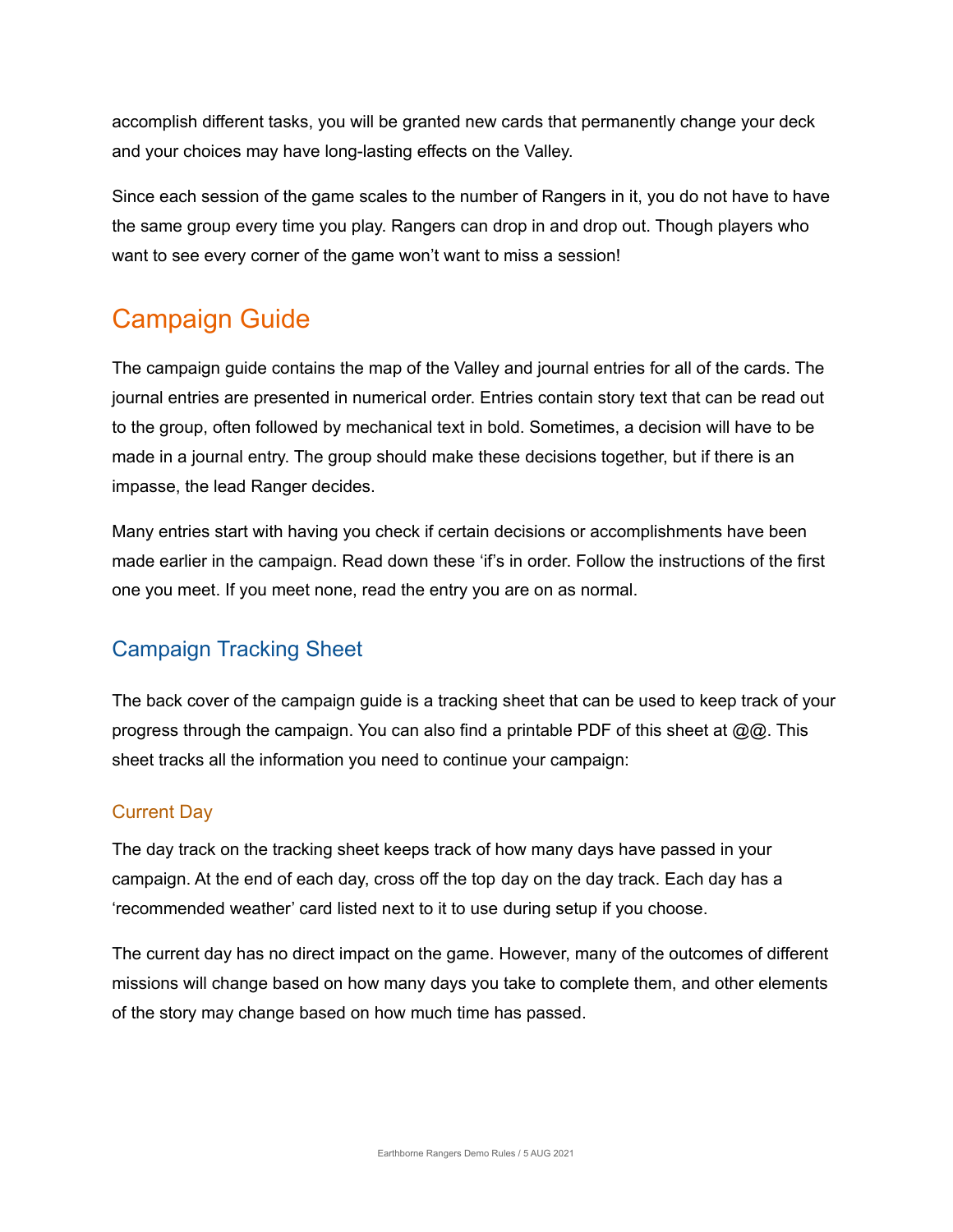#### **Missions**

When the campaign guide gives you a new mission, write the name and subject (if any) of the mission on the next line of the 'Missions' section. When you finish a mission, write the outcome in the column to the right of the mission's name. Any missions without a listed outcome are your uncompleted missions, and their cards are added to the game during setup.

#### Rewards

When the campaign guide gives you a reward, write the name of the card in the 'Rewards' section, or if you've already received that card once, fill in a second box in the column to the right to mark that you received an additional copy. Find these cards in the box and set them aside.

At the end of each day, Rangers can swap any available reward cards into their deck by removing one card and adding an available reward card to their deck.

#### Notable Events

As you make different decisions or accomplish story milestones, the campaign guide will have you record the outcomes of notable events to potentially check against later. When you are instructed, write the specified phrase in the 'Notable Events' section.

For ease of reference, notable events that are tied to a specific card (like a character you meet) have a checkbox in that specific card's section of the campaign guide. If that is available, you can check that checkbox in place of writing the event in the campaign guide. Though if you don't want to write in your guide, writing these events down in this section works just fine for your future reference. A digital version of the campaign guide will also be available, if you'd prefer to track your progress on a device.

## Customizing Rangers Decks

 $@@@$ 

#### Storing Ranger Decks

As you play through the campaign, rewards, wounds, and other decisions will modify your ranger deck, evolving and changing it as you grow as a Ranger. If you are playing a single